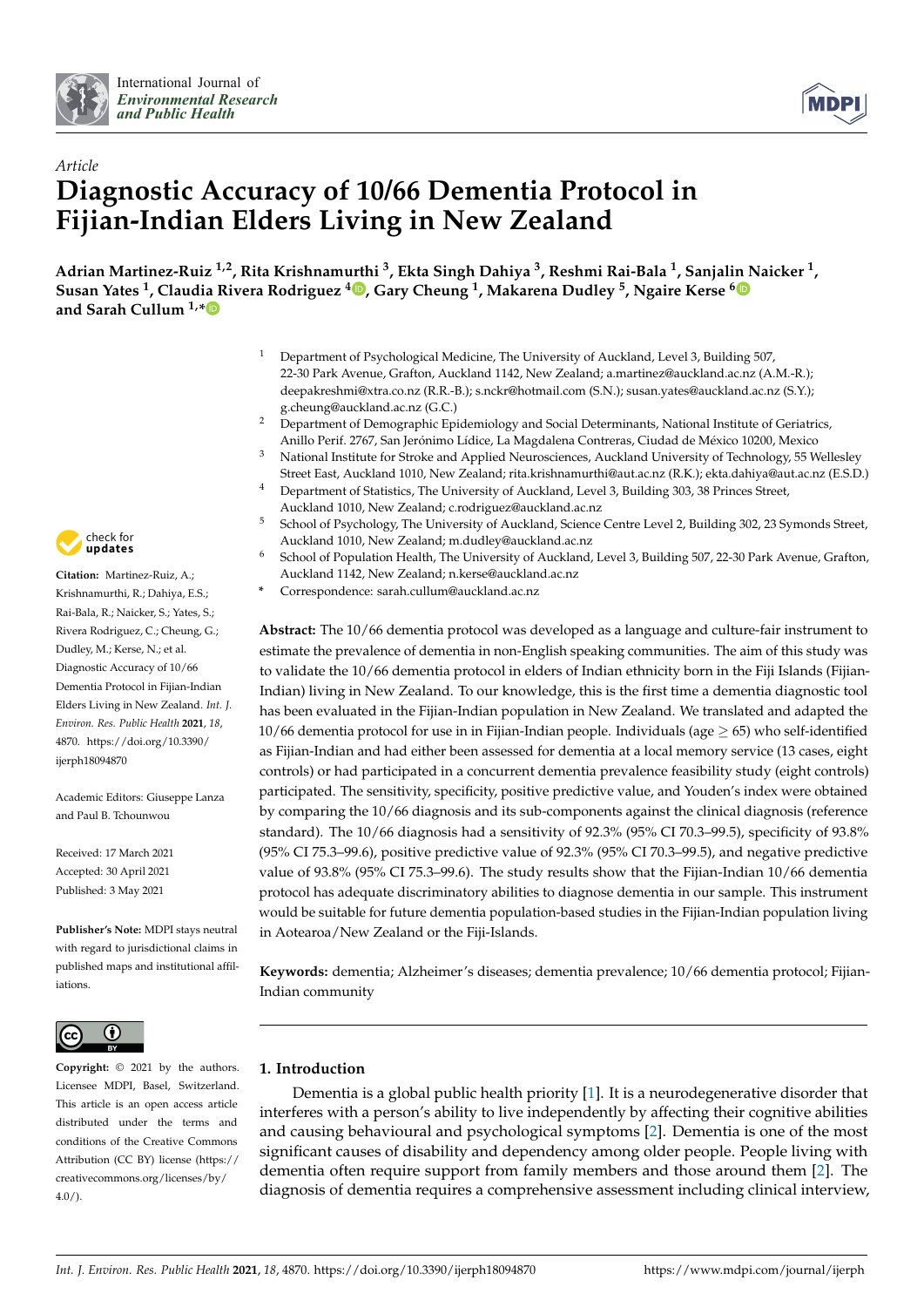cognitive testing, collateral information from carer or relatives, functional assessment, neuroimaging, and clinical judgment. The individual's social and cultural background must also be considered in the dementia diagnosis (e.g., primary language) [\[3\]](#page-12-2).

Aotearoa/New Zealand  $(NZ)$  is a bicultural country comprised of Māori and non-Māori. The non-Māori population includes NZ Europeans, Asian, Pacific peoples, and other ethnic minorities. As in many other countries worldwide, the NZ population is ageing; the prevalence of dementia in NZ is estimated to increase from 60,000 in 2015 to  $170,000$  in  $2050$  [\[4\]](#page-12-3). The increase will be more significant amongst M $\bar{a}$ ori and other ethnic minorities due to the more rapid population ageing in these groups [\[4\]](#page-12-3). For instance, the total share of dementia cases in the Māori population is estimated to increase from  $5.1\%$ in 2016 to 8.0% in 2038, in Asians from 5.1% to 11.7%, and in Pacific peoples from 2.3% to 3.3%, compared to a decrease in NZ Europeans from 87.5% in 2016 to 77% in 2038 [\[4\]](#page-12-3).

Fijian-Indians are an ethnic group from the Pacific Islands of Fiji who were originally descendants of a population that migrated from Eastern India to the Fijian Islands between 1879 and 1916. The assimilation of this migrant population into Fiji was followed by the development of an Indo-Fijian culture with unique characteristics and language [\[5](#page-12-4)[,6\]](#page-12-5). The Fijian-Hindi dialect is unique to the Fiji-Islands [\[7\]](#page-12-6). It is derived from India's north-eastern and southern languages, primarily Awadhi, Bhojpuri, and Hindustani dialects [\[8\]](#page-12-7). It has some similarities to Hindi spoken on the Indian subcontinent, but the two are not interchangeable. Fijian-Hindi has incorporated many linguistic characteristics obtained from the native language of the Fiji-Islands as well as from English. Thus, the Fijian-Hindi language displays a unique variety of idiomatic lexicon and grammatical characteristics from all these languages [\[8\]](#page-12-7). Aotearoa/NZ experienced an increase in its Fijian-Indian population in the early years of the twenty-first century, mainly due to political instability in the Fiji Islands [\[9](#page-12-8)[–11\]](#page-13-0). The 2018 NZ Census estimated that 15,132 Fijian-Indians were living in NZ, the vast majority in the largest city of Auckland, representing less than 1% of the total population [\[12\]](#page-13-1).

The prevalence of dementia among the Fijian-Indian community is unknown. Their unique genetic make-up [\[13\]](#page-13-2) and dementia risk factors profile differs from other ethnic groups. Older adults in the Fijian-Indian community have a high prevalence of cardiovascular and metabolic risk factors that might be associated with dementia. For example, a study on the incidence and prevalence of type 2 diabetes mellitus (T2DM) conducted in the Fijian Islands showed that Fijian-Indians have a higher prevalence of T2DM compared to i-Taukei (major Indigenous population of the Fiji Islands also known as Fijian-Melanesians) [\[14\]](#page-13-3). Moreover, a similar study using ethnic-specific cut-off points, reported that compared to i-Taukei, Fijian-Indians not only tend to have higher rates of T2DM but also higher rates of obesity [\[15\]](#page-13-4). Although the prevalence of T2DM has increased in both Fijian-Indians and i-Taukei, the largest increase occurred in the oldest groups [\[15\]](#page-13-4). Fijian-Indian men with T2DM were found to have higher rates of cardiovascular diseases as well as higher mortality rates than the i-Taukei population [\[16\]](#page-13-5). Another study conducted using NZ national health records also found a higher prevalence of coronary heart disease among Indian men (including Fijian-Indian) compared to men from other ethnic groups [\[17\]](#page-13-6). The greater prevalence of T2DM and cardiovascular diseases may have a greater but yet unknown impact on the burden of dementia in the Fijian-Indian population.

The full impact and burden of dementia can only be understood by estimating the accurate prevalence of dementia. It will help to determine the level of service needs and develop culturally appropriate dementia services, reduce stigma, and increase public awareness. However, the accurate diagnosis of dementia is challenging in populations with varying levels of literacy, sociodemographic settings, and spoken languages. The 10/66 dementia research group recognised the importance of developing a culture and educationfair standardised instrument to diagnose dementia in population-based studies [\[18](#page-13-7)[–20\]](#page-13-8). To date, the 10/66 dementia protocol has been translated and validated in many different languages, including Spanish, Portuguese, Urdu, Arabic, and Mandarin [\[20](#page-13-8)[–22\]](#page-13-9). It has a sensitivity and specificity of up to 94% [\[20\]](#page-13-8). The aims of this study are (i) to translate and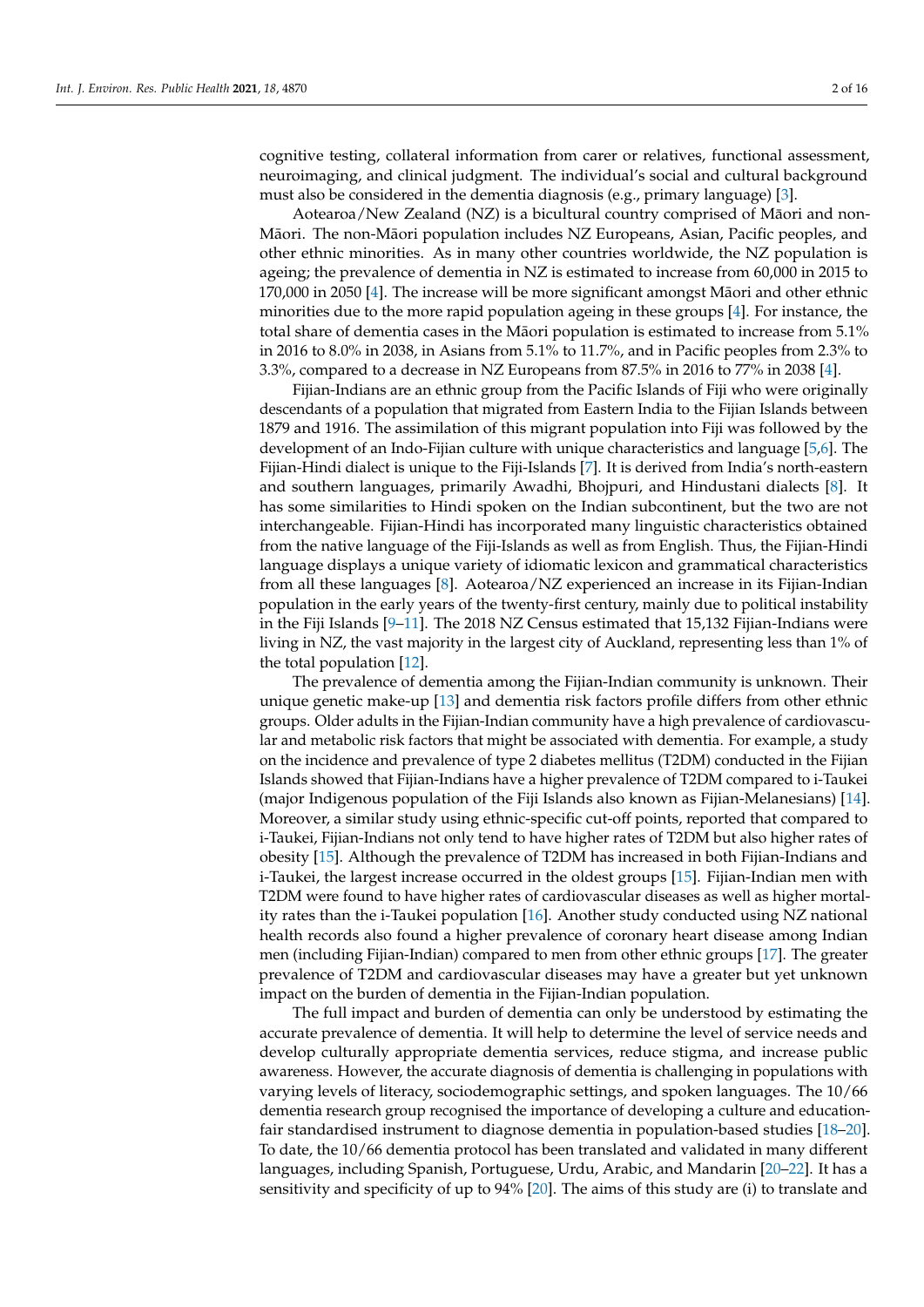adapt the 10/66 dementia protocol for use in research within the Fijian-Indian community and (ii) to test the diagnostic accuracy of the adapted version.

## **2. Materials and Methods**

#### *2.1. Index Test: 10/66 Dementia Protocol*

Using coefficients derived from the Geriatric Mental State (GMS) [\[23\]](#page-13-10), the Community Screening Instrument for Dementia (CSI-D) [\[24\]](#page-13-11), and the delayed recall memory test scores from the Consortium to Establish a Registry of Alzheimer's instrument (CERAD) [\[25\]](#page-13-12), the 10/66 dementia research group developed an algorithm to diagnose dementia in population-based studies [\[20,](#page-13-8)[26\]](#page-13-13). The 10/66 dementia protocol takes approximately ninety minutes to administer. It has been extensively described elsewhere [\[20](#page-13-8)[,26\]](#page-13-13), and the three main sections are summarised in Table [1.](#page-2-0)

**Table 1.** Sections of the 10/66 dementia protocol.

<span id="page-2-0"></span>

| Ouestionnaire  | <b>Section</b>                      | <b>Instruments Used</b>                                                                                                                                                                                                                                                              |  |  |
|----------------|-------------------------------------|--------------------------------------------------------------------------------------------------------------------------------------------------------------------------------------------------------------------------------------------------------------------------------------|--|--|
| 1. Participant | 1.1 Clinical interview              | GMS B3 [23] generates hierarchically organised ICD10 [27] and<br>DSM-IV [28] diagnoses.                                                                                                                                                                                              |  |  |
|                | 1.2 Cognitive test battery          | CSI-D participant version [24]; CERAD word list memory test<br>(immediate and delayed recall) [25]; CERAD verbal fluency<br>test [25]; Neurological examination—Palm-fist-hand test from the<br>Luria battery of frontal lobe tasks [29].                                            |  |  |
|                | 1.3 Sociodemographic status         | Sociodemographic and risk factors questionnaire (participant<br>version) $[18, 20]$ .                                                                                                                                                                                                |  |  |
| 2. Informant   | 2.1 Informant interview             | Brief informant history from the CSI-D [24]; Client Service Receipt<br>Inventory or CSRI [30]; Self-reported questionnaire [31,32]; The<br>Zarit Burden Interview [33-35]; History and Aetiology<br>Schedule [36]; Neuropsychiatric Inventory Questionnaire or<br><b>NPI-O [37].</b> |  |  |
|                | 2.2 Sociodemographic status         | Sociodemographic and risk factors questionnaire (proxy version) *<br>$[18, 20]$ .                                                                                                                                                                                                    |  |  |
| 3. Household   | 3.1 Head of household questionnaire | Questions about house and family income [18,20].                                                                                                                                                                                                                                     |  |  |

Abbreviations—ICD: International Classification of Diseases, DSM: Diagnostic and Statistical Manual of Mental Disorders, GMS: Geriatric Mental State; CERAD: Consortium to Establish a Registry for Alzheimer's Disease; CSI-D: Community Screening Interview for Dementia. NPI-Q: Neuropsychiatric Inventory–Questionnaire. \* Proxy version was used if the main participant were unable to complete the participant version of Sociodemographic and risk factors questionnaire.

#### Translation and Adaptation of the 10/66 Dementia Protocol

We adopted a translation procedure based on the World Health Organisation translation guidelines that demonstrated conceptual equivalence when applied to the adaptation of the Composite International Diagnostic Interview from English into the Malay language [\[38,](#page-14-1)[39\]](#page-14-2). It included four steps: (i) Forward translation: the 10/66 dementia protocol in English was translated to Hindi first and then to Fijian-Indian by two bicultural translators with degrees in health/social sciences and fluent in English, Hindi, and Fijian-Indian, (ii) Cross-checking by one bilingual–bicultural clinician with expertise in dementia, (iii) Pre-testing and interviewing four people with and without dementia: feedback was obtained and used to tailor the final instrument, and (iv) The final translated and adapted version was used in the validity study.

#### *2.2. Validity Study*

## 2.2.1. Settings and Participants

For this study, the diagnostic accuracy was calculated by comparing the 10/66 dementia protocol results against clinical diagnosis (reference standard). This reference standard has been extensively used in similar 10/66 validity studies [\[20–](#page-13-8)[22\]](#page-13-9).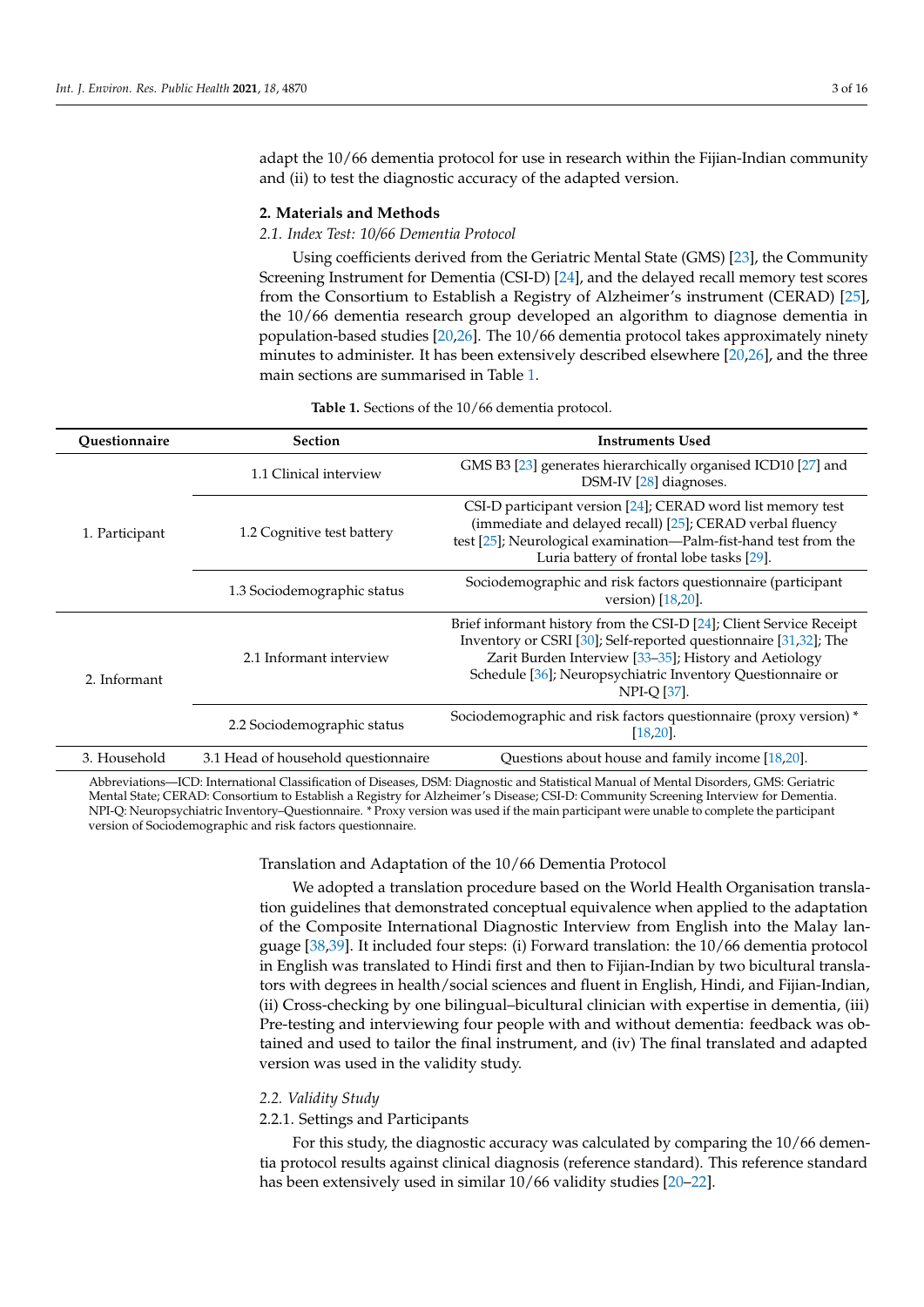We recruited the majority of the study participants from the local memory service, and additional controls were recruited from a separate dementia prevalence feasibility study that was running concurrently. We performed a sample size calculation using the method described by Bujang et al. 2016 [\[40\]](#page-14-3). In our sample size calculation, we used a prevalence of dementia of 60% based on our previously published data from the memory service [\[41\]](#page-14-4). We found a minimum sample size of 52 subjects (including 31 subjects having dementia) were required to achieve a minimum power of 80% for detecting a change in the percentage value of sensitivity of a screening test from 0.70 to 0.90, which was based on a target significance level of 0.05.

#### 2.2.2. Memory Service-Based Participants

The memory service-based participants were recruited from the Counties Manukau Health Memory Service in South Auckland, NZ. The main criteria to access the memory service is a subjective or objective memory complaint perceived by the patient, family members, or a health professional. Individuals are referred to the service from both primary and secondary health care services, and they are assessed in their own homes.

The memory service-based participants were recruited for the study in four steps. Firstly, potential participants were identified at the memory service weekly team meetings. At these meetings, newly referred and previously assessed cases were reviewed by the memory service team. Potential participants were selected for the study if they were 65 years of age or over, self-identified as Fijian-Indian, and met the other eligibility criteria for the study described below. A member of the clinical team approached the patients to give preliminary details of the study and request consent to pass on their contact details to the research team. Following this, a research assistant contacted potential participants by phone, explained the study's aims, and invited them to participate. The study information sheet and informed consent were sent to the interested participants by post. Finally, potential participants were contacted again by phone to answer any questions about the study. If they were still interested in participating, and had an informant willing to participate, an appointment for consent procedures and the research interview was scheduled at a convenient time and place (usually the person's own home).

The clinical diagnosis (reference standard) was made by the memory service team at the weekly multidisciplinary team meeting using standard dementia clinical criteria, including Diagnostic and Statistical Manual of Mental Disorders 4th edition (DSM-IV) dementia criteria [\[28\]](#page-13-15), National Institute of Neurological and Communicative Diseases and Stroke/Alzheimer's Disease and Related Disorders Association (NINCDS-ADRDA) criteria for Alzheimer's disease dementia [\[42\]](#page-14-5), National Institute of Neurological Disorders and Stroke and Association Internationale pour la Recherché et l'Enseignement en Neurosciences (NINCDS-AIREN) criteria for vascular dementia [\[43\]](#page-14-6), criteria for Lewy Body dementia [\[44\]](#page-14-7), and Lund criteria for frontotemporal dementia [\[45\]](#page-14-8). The participants were categorised as having "clinical dementia diagnosis" or "no clinical dementia diagnosis" (the latter category included people with mild cognitive impairment (MCI)).

## Eligibility Criteria for Memory Service-Based Dementia Cases

Included cases were those who self-identified as Fijian-Indian, were 65 years or older, had been assessed by the memory service team within six months prior to starting the study, and were diagnosed with dementia using standard clinical protocols and investigations as described above. Participants that were unable to complete the interview due to a physical or sensory impairment (not due to dementia), or who did not have an informant were excluded from the study.

## Eligibility Criteria for Memory Service-Based Controls

Included controls were those who self-identified as Fijian-Indian, were 65 years or older, and were assessed as not having dementia by the memory clinic team in the six months prior to starting the study. All controls were assessed using the same criteria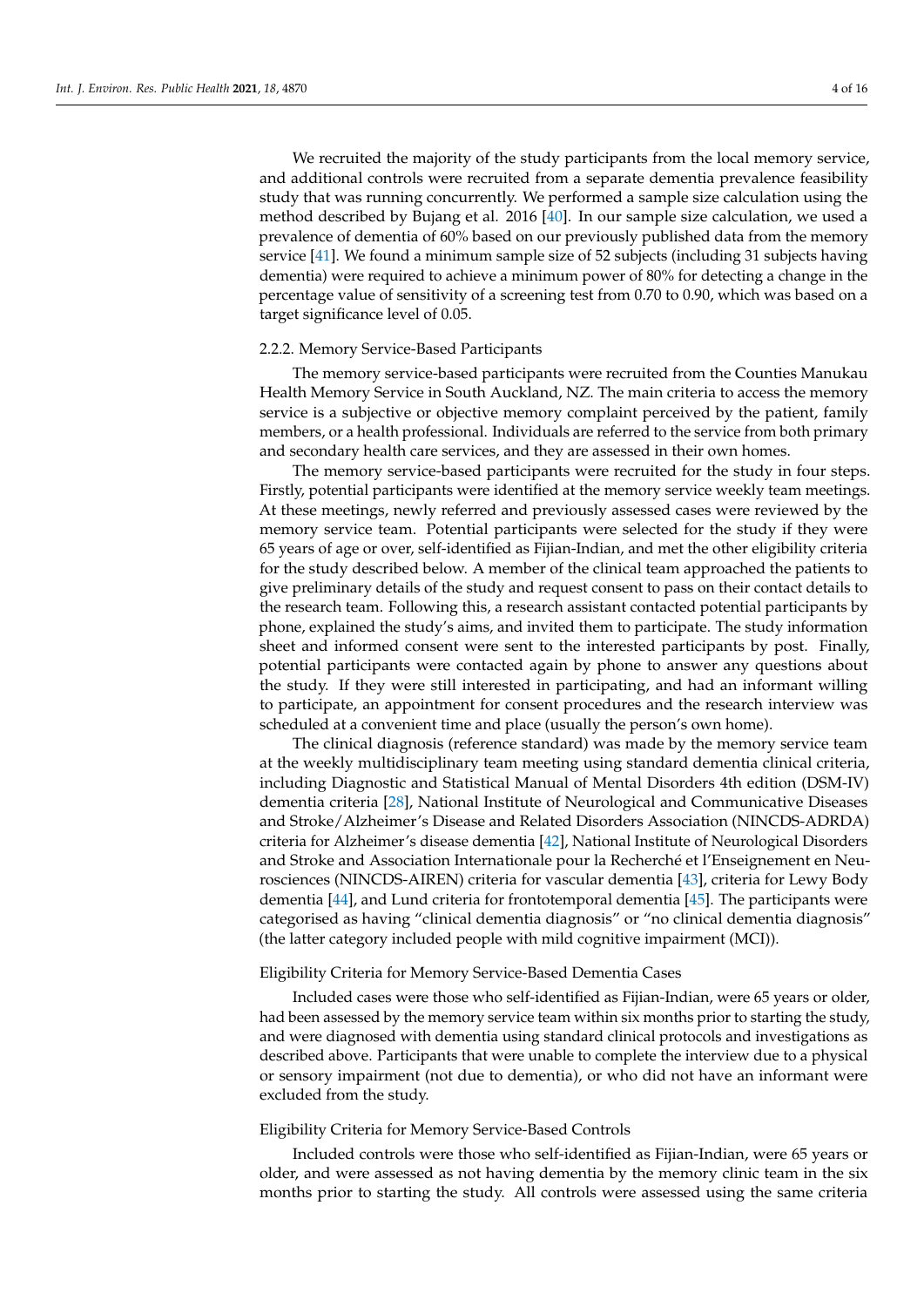as described above. The same exclusion criteria as in service-based dementia cases also applied to memory service-based controls. Following the criteria for the quality assessment of diagnostic accuracy studies (QUADAS) [\[46\]](#page-14-9), we decided to not exclude controls with MCI, as excluding them from the memory-service control group will increase the risk of "spectrum bias", causing spuriously accurate results.

## 2.2.3. Community-Based Participants

The community-based study participants were recruited from a sample identified from a concurrent study aimed at assessing the feasibility of conducting a dementia prevalence study in two areas of the community served by Counties Manukau Health. The community-based controls did not have a full memory service assessment; instead, they were included as controls in the study if they scored ≥27 on the Rowland Universal Dementia Assessment Scale (RUDAS) [\[47\]](#page-14-10) and 1–3 in the Informant Questionnaire on Cognitive Decline (IQCODE) [\[48](#page-14-11)[–50\]](#page-14-12), which effectively excludes any potential cases of mild dementia. The RUDAS is a cognitive instrument composed of six sections evaluating the following cognitive domains: visuospatial orientation (5 points), praxis (2 points), visuospatial construction (3 points), judgment (4 points), memory recall (8 points), and language (8 points). A maximum total score of 30 can be obtained by a participant. The cut-off for dementia reported in the NZ population is <23 [\[51\]](#page-14-13). The IQCODE short version is a 16-item questionnaire used to assess cognitive decline or improvement in everyday functioning over the last ten years [\[49\]](#page-14-14). It is completed by a person who knows the patient/participant well enough to give the most accurate responses. The answers are ranked on a 5-point scale (1 = much improved, 2 = a bit improved, 3 = not much change,  $4 = a$  bit worse,  $5 =$  much worse). The final IQCODE score is calculated by adding up the score for each question (1–5) and dividing by the number of questions (16-questions). A total score from 1–5 can be calculated, and an average score of 3.31 or above is indicative of cognitive impairment [\[52\]](#page-14-15).

Both instruments have demonstrated adequate sensitivity and specificity for dementia in a number of diagnostic test accuracy studies (Table [2\)](#page-5-0) [\[47](#page-14-10)[–52\]](#page-14-15). For example, a systematic review of eight studies that used DSM-IV criteria as a reference standard [\[53\]](#page-14-16) found that the RUDAS had an overall sensitivity of 77.2% (95% CI 67.4–84.5) and a specificity of 85.9% (95% CI 74.8–92.6). A Cochrane systematic review of diagnostic test accuracy of the IQCODE [\[54\]](#page-14-17) included 2745 participants from thirteen studies, and it reported that the pooled sensitivity and specificity was 91% (95% CI 0.86 to 0.94) and 66% (95% CI 0.56 to 0.75) at a cut-point of 3.3, and in general secondary care settings, the sensitivity and specificity of the instrument were higher (95% and 81%, respectively) when compared to specialised memory settings. A study carried out in the Arabic-speaking population combined the RUDAS and IQCODE using a "weighted sum" method [\[55\]](#page-14-18) and found that combining both instruments resulted in higher predictive validity. Although both instruments have demonstrated adequate clinimetric characteristics, we used considerably higher than normal cut-off points to reduce the possibility of misclassification bias in community-based controls.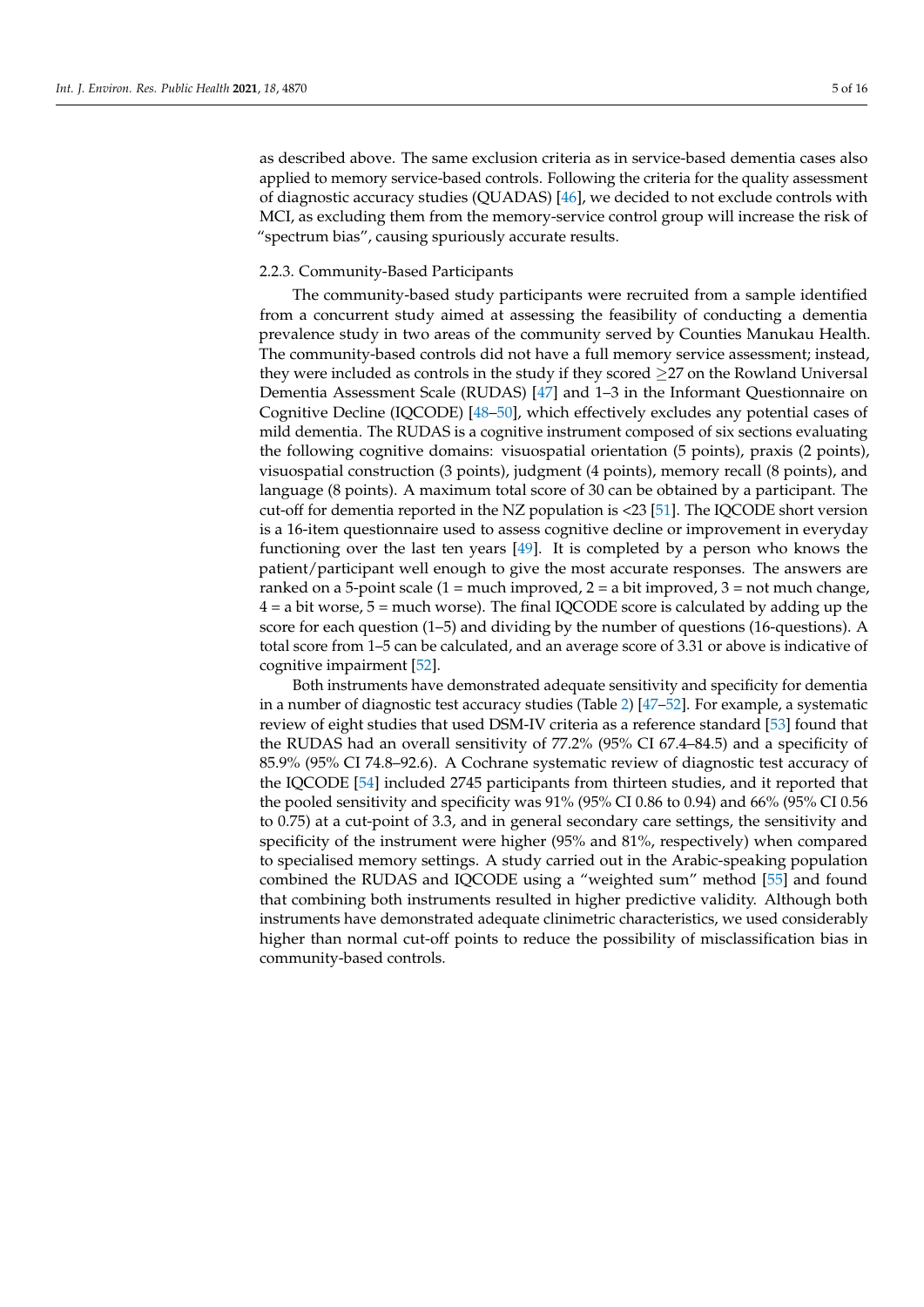| Author, Year                | Storey, 2004 [47]     | Rowland, 2006          | Ozel-Kizil, 2010      | Goncalves, 2011        | Sanchez, 2013                       | Nielsen, 2013         | Lourenço, 2014    | <b>Cheung</b> , 2015                                 | Nielsen, 2016 <sup>b</sup> | Goudsmit, 2020               |
|-----------------------------|-----------------------|------------------------|-----------------------|------------------------|-------------------------------------|-----------------------|-------------------|------------------------------------------------------|----------------------------|------------------------------|
|                             |                       | [56]                   | [57]                  | $^{b}$ [58]            | [59]                                | [60]                  | [61]              | $\lceil 51 \rceil$                                   | [55]                       | $^{b}$ [62]                  |
| Place, ethnic<br>background | Australia<br>Multiple | Australia,<br>Multiple | Turkey, Turkish       | Australia,<br>Multiple | Brazil, Brazilian                   | Denmark,<br>Multiple  | Brazil, Brazilian | New Zealand,<br>Multiple                             | Lebanon, Arabic            | The<br>Netherlands,<br>Dutch |
| Reference<br>standard       | DSM-IV criteria       | DSM-IV criteria        | DSM-IV-TR<br>criteria | DSM-IV-TR<br>criteria  | DSM-IV and<br>clinical<br>diagnosis | DSM-IV-TR<br>criteria | DSM-IV criteria   | Clinical<br>diagnosis in<br>conjunction<br>with MMSE | DSM-IV criteria            | DSM-IV-TR<br>criteria        |
| Total sample<br>size        | 90                    | 111                    | 220                   | 204                    | 169                                 | 142                   | 406               | 84                                                   | 225                        | 109                          |
|                             |                       |                        |                       | <b>RUDAS</b>           |                                     |                       |                   |                                                      |                            |                              |
| Cut-off point               | $<$ 23                | $<$ 23                 |                       | <21                    |                                     | $<$ 24                |                   | $<$ 23                                               | $<$ 23                     | $<$ 23                       |
| Sensitivity                 | 89%                   | 81%                    |                       | 66%                    |                                     | 69%                   |                   | 78.40%                                               | 82%                        | $80\%$                       |
| Specificity                 | 98%                   | 95.80%                 |                       | 90%                    |                                     | 80%                   |                   | 85.10%                                               | 84%                        | 59%                          |
|                             |                       |                        |                       | <b>IQCODE</b>          |                                     |                       |                   |                                                      |                            |                              |
| Cut-off point               |                       |                        | >3.4                  | >4.1                   | >3.51                               |                       | >3.26             |                                                      | >3.34                      | >3.7                         |
| Sensitivity                 |                       |                        | 82%                   | 72%                    | 83.30%                              |                       | 89%               |                                                      | 92%                        | 80%                          |
| Specificity                 |                       |                        | 70%                   | 67%                    | 80.70%                              |                       | 72%               |                                                      | 96%                        | 74%                          |
|                             |                       |                        |                       | Combined <sup>a</sup>  |                                     |                       |                   |                                                      |                            |                              |
| Sensitivity                 |                       |                        |                       |                        |                                     |                       |                   |                                                      | 86%                        |                              |
| Specificity                 |                       |                        |                       |                        |                                     |                       |                   |                                                      | 97%                        |                              |

**Table 2.** RUDAS and IQCODE sensitivity and specificity in samples from different populations.

<span id="page-5-0"></span>RUDAS = Rowland Universal Dementia Assessment Scale, IQCODE = Informant Questionnaire on Cognitive Decline, DSM: Diagnostic and Statistical Manual of Mental Disorders, TR= Text Revision, MMSE: Mini-Mental State Examination [\[63\]](#page-15-2) <sup>a</sup> Weighted combination method of the RUDAS and the IQCODE, <sup>b</sup> IQCODE short version (16-items).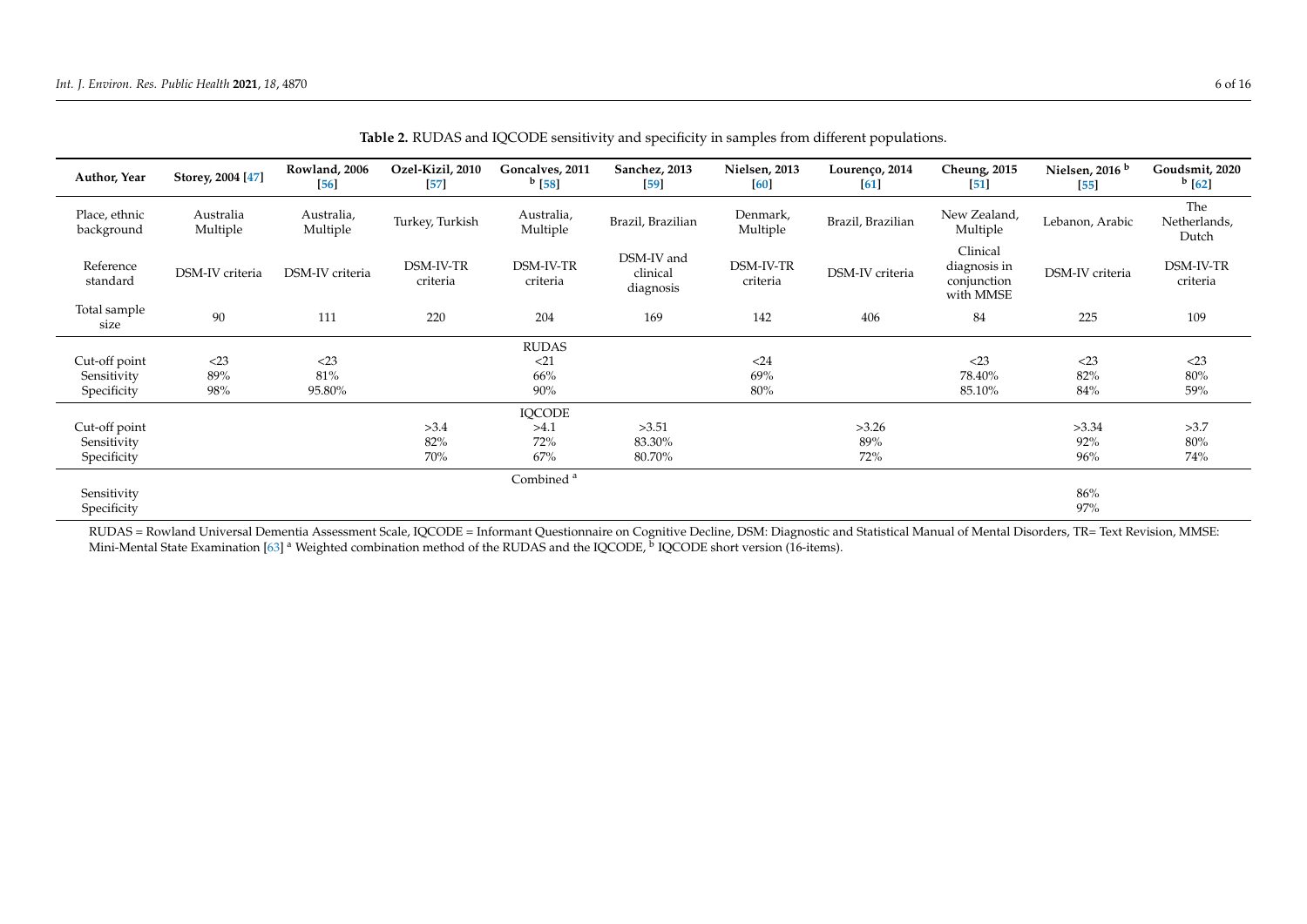## Eligibility Criteria for Community-Based Controls

We included people living in private residences in the selected areas, who selfidentified as Fijian-Indian and were 65 years or older. Participants who were unable to complete the interview due to a physical or sensory impairment, who did not have an informant, and/or were living in a nursing home or retirement village were excluded.

To respect cultural protocols, all phone and face-to-face contacts with potential participants, both memory service-based and community-based, were made by the research team members and conducted in the participant's preferred language, either English or Fijian-Indian. The study was approved by the New Zealand Northern A Health and Disability Ethics Committee—New Zealand Government/Ministry of Health (Ref: 17NTA234).

## 2.2.4. Participants Unable to Give Informed Consent

The NZ Code of Health and Disability Services Consumers' Rights (right number seven) was followed regarding participants who were not able to give fully informed consent [\[64\]](#page-15-3). Thus, we sought written confirmation from their caregiver/ next of kin that they agreed to their relative participating in the study and that it would fit with the wishes of their relative. However, if at any time during the interview the participant indicated they did not want to continue or became distressed, the interview was discontinued.

## 2.2.5. Informants

An informant was defined as a person who knows the main participant well. All memory service-based and community-based participants included in the study had an informant. The informant was usually the primary caregiver, a family member, or someone else in charge of the participant's care. All informants gave informed consent to participate in the study. The consent form was explained and signed separately to those of the participants.

## 2.2.6. Blinding

Memory service-based participant interviews: the 10/66 interviewing process was performed independently of the clinical assessment of cases and controls; therefore, interviewers using the 10/66 were blind to participants' status.

Community-based participant interviews: To minimise unblinding the assessors, the two interviewers initially applied the 10/66 dementia protocol, one of them interviewing the participant and the other one interviewing the informant. Once both interviews were concluded, the interviewers switched roles to apply the reference-standard cognitive testing (RUDAS and IQCODE). Thus, the interviewer who previously interviewed the participant with the 10/66 protocol questionnaire would then apply the reference-standard and vice versa.

## 2.2.7. Interviewers

This study was conducted by bilingual (Fijian-Indian and English) and bicultural interviewers self-identifying as Fijian-Indian. The interviewers attended four training sessions on the 10/66 dementia protocol. Each session lasted four hours, and all the sections of the instrument were thoroughly covered, including the consent process and protocols to handle unexpected situations. A separate session lasting one and a half hours on how to score the RUDAS and IQCODE was also conducted. Additionally, the first three study interviews were carried out under the trainers' supervision, and specific feedback regarding the interview process was provided at the end of the interview. This assured that the 10/66 dementia protocol was correctly administered across all participants, and it was an opportunity to clarify any questions raised during the interview process.

#### 2.2.8. Interviewing Process

Once written consent was obtained from the participant and the informant, the interview was carried out following Fijian-Indian cultural protocols. For example, in the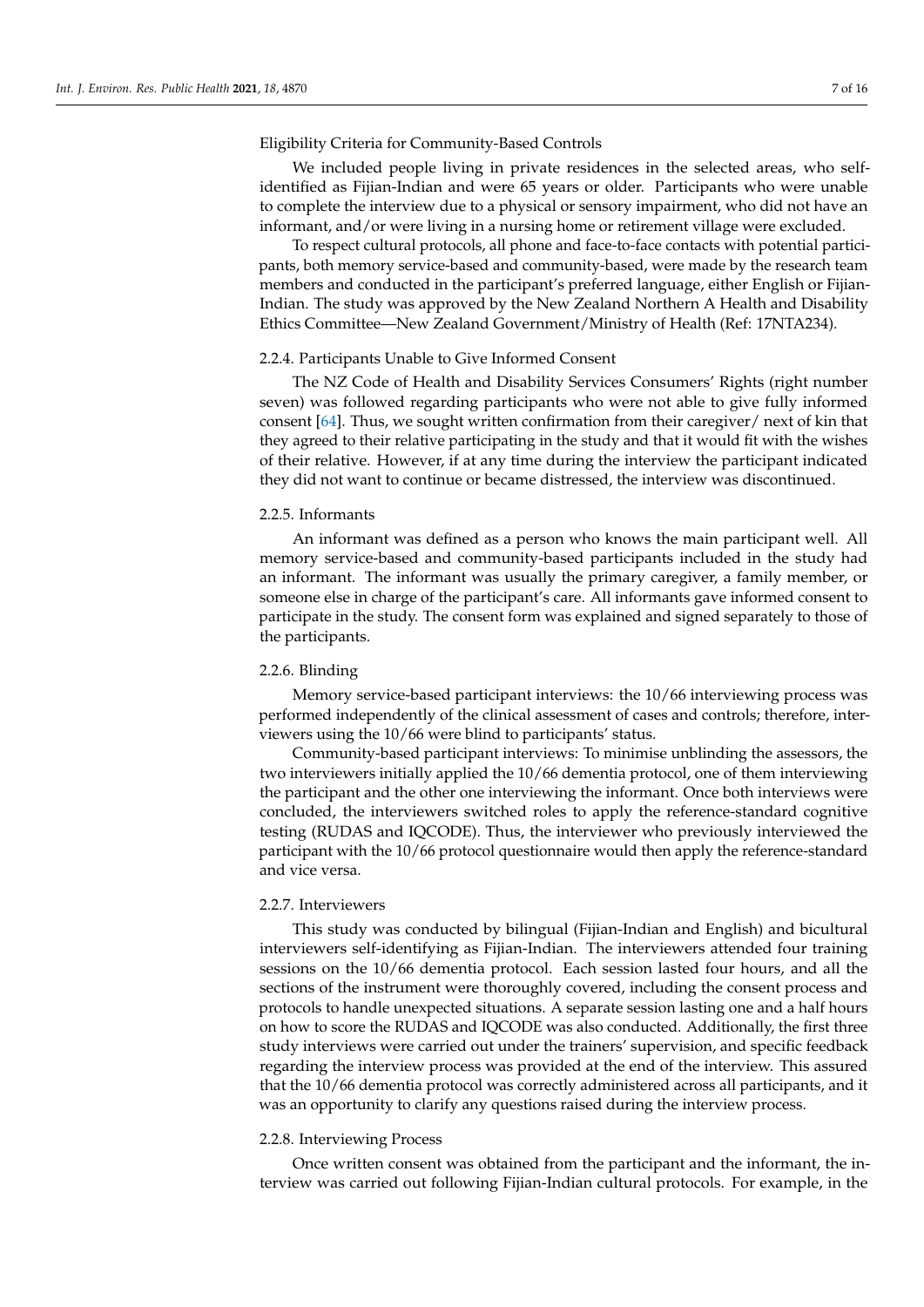Fijian-Indian culture, it is essential to build trust and rapport before conducting the interviews; therefore, before the interview took place, the interviewers shared information about their family backgrounds and their place of origin in Fiji. Furthermore, to show respect, they always referred to the participant and their family members with formal and appropriate Fijian-Indian language with words such as Aap/You and Ji, which are akin to Sir and Madam, respectively. At the end of the session, a New Zealand Dollar \$100 voucher was given to the participants and their families as a gift of appreciation for their time.

#### *2.3. Data Analysis*

## 2.3.1. Dementia 10/66 Diagnosis

The dementia diagnosis was obtained using the 10/66 dementia diagnostic algorithm. The algorithm organises the final results as "10/66 dementia" or "10/66 no dementia", depending on the score obtained from the logistic regression equation developed in the 10/66 international pilot study [\[20\]](#page-13-8). The equation is based on the predicted probability for DSM-IV dementia syndrome [\[26\]](#page-13-13), and it uses coefficients obtained from the analysis of the following three sub-components [\[20\]](#page-13-8):

(i) The Community Screening Interview for Dementia (CSI-D) [\[24\]](#page-13-11) composed of the participant section (32 item cognitive test) and the informant section (26 item questionnaires about participant's cognitive state and functional level). Three summary scores were obtained using the CSI-D questionnaires: (1) The global cognitive score (COGSCORE) from the participant's questionnaire, "representing item-weighted total score from the participant cognitive test" [\[20\]](#page-13-8); (2) The informant's score (RELSCORE) "representing an unweighted total score from the informant interview" [\[20\]](#page-13-8); and (3) The discriminant function weighted score (DFSCORE), which was calculated by combining COGSCORE and RELSCORE [\[18](#page-13-7)[,20\]](#page-13-8). The algorithm calculates all three scores but uses only COGSCORE and RELSCORE to allocate 10/66 dementia cases or 10/66 no dementia cases. There are previously established COGSCORE cut-off points for: no dementia (COGSCORE > 29.5), possible dementia (COGSCORE > 28.5 but  $\leq$ 29.5), and probable dementia (COGSCORE  $\leq$  28.5), and for DFSCORE: no dementia (DFSCORE <  $0.120$ ), possible dementia (DFSCORE  $\geq 0.120$ but <0.184), probable dementia (DFSCORE  $\geq$  0.184) [\[20,](#page-13-8)[65\]](#page-15-4).

(ii) The Consortium to Establish a Registry for Alzheimer's Disease (CERAD) 10-word list delayed recall [\[25\]](#page-13-12). The word list memory test is conducted in two phases. In phase one, the interviewer reads out the 10-word list, and participants have to recall as many words as they remember. This procedure is repeated three times. After 5 min, the interviewer asks the participant to recall the words they remember from the list. The first phase has a possible learning score of up to 30 and the second phase or delayed recall of up to 10 points. The 10/66 algorithm uses coefficients from the delayed recall score.

(iii) The Geriatric Mental State version B3 (GMS/AGECAT) [\[23\]](#page-13-10) is a clinical interview that, when analysed and processed by the 10/66 algorithm, organises the symptoms into four categories/clusters according to the ICD 10 [\[27\]](#page-13-14) and DSM-IV [\[28\]](#page-13-15) clinical criteria. The four categories or clusters are schizophrenia and related psychosis, anxiety neuroses, neurotic and psychotic depression, and organic brain syndrome/dementia [\[23\]](#page-13-10).

#### 2.3.2. Statistical Analysis

The predictive analytic software version 25 (SPSS, Chicago, IL, USA) was used for data analysis. Descriptive frequency distributions and mean values were used to describe demographic data. The chi-square test and student's t-test were used to compare categorical and continuous variables among cases and controls. The sensitivity, specificity, positive predictive value (PPV), negative predictive value (NPV), positive likelihood ratio (PLR), negative likelihood ratio (NLR), and Youden's index (as a summary measure for sensitivity and specificity) were calculated comparing the 10/66 dementia protocol primary outcomes ("10/66 dementia" or "no 10/66 dementia") against the results of the reference standard diagnosis ("clinical dementia diagnosis" or "no clinical dementia diagnosis"). Since the sub-components had been adapted and translated specifically for the Fijian-Indian culture,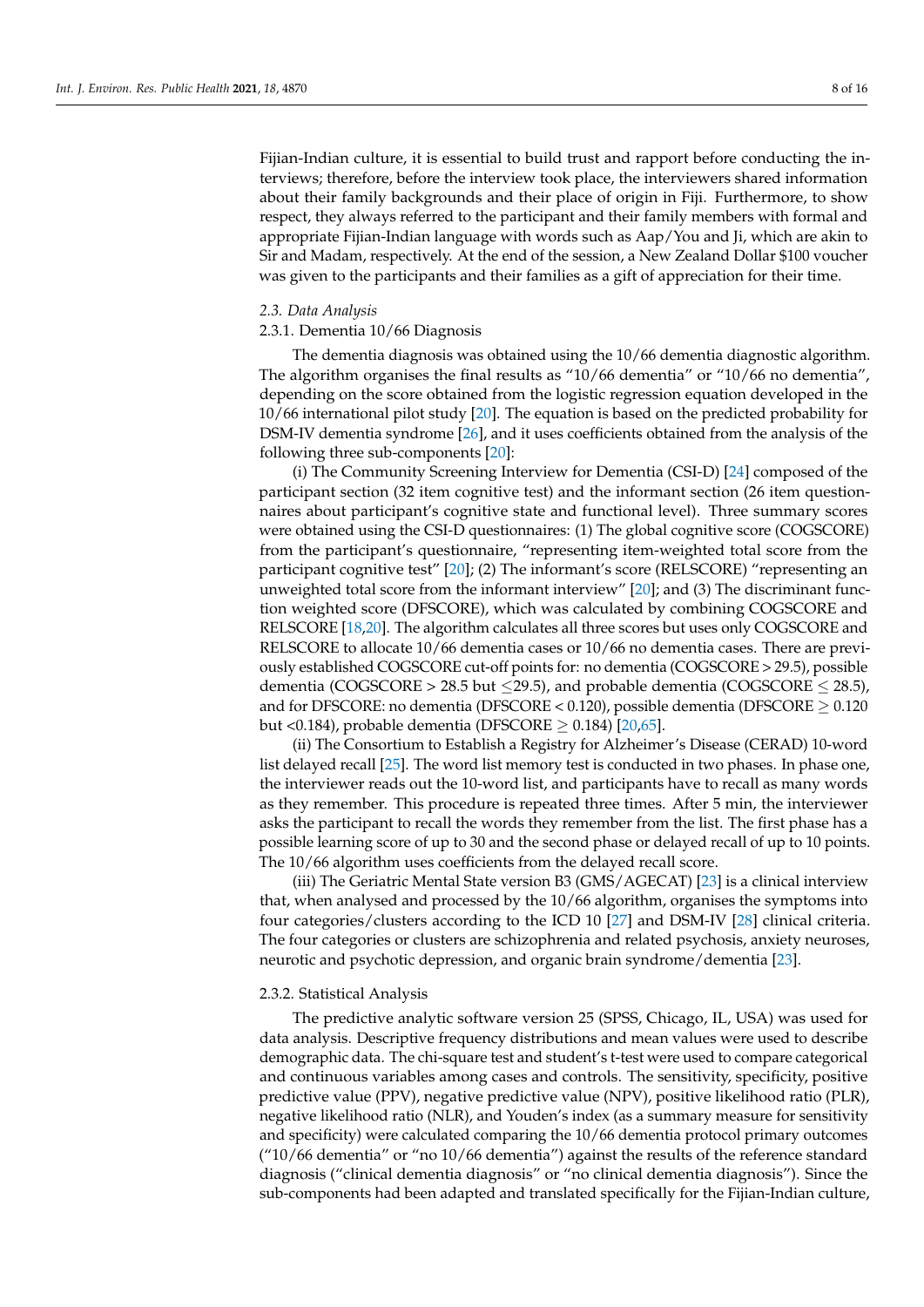the psychometric properties for the 10/66 dementia protocol sub-components were also calculated: CSI-D (using previously established cut-off points) and CERAD delayed recall. The CERAD delayed recall test cut-off point was calculated for this sample using the Area Under the Receiver-Operator Characteristics Curve (AUROC) analysis; a cut-off point of three showed the best sensitivity and specificity for our sample. The AUROC analysis was used to predict the overall performance of the 10/66 protocol sub-components (with 95% confidence intervals). The AUROC analysis used the full range of CSI-D (COGSCORE and RELSCORE), and CERAD delayed recall ordinal raw scores.

#### **3. Results**

#### *3.1. Translation and Adaptation*

The following changes were made to the CSI-D participant version: one item for the naming of body parts ("knuckles" was changed to "fist" since there is no common name for "knuckles" in Fijian-Indian), and one item for attention and language (the phrase "no ifs, ands, or buts" was changed for "neither this nor that"). The general knowledge question (the name of the mayor/village head) was adapted according to how long the participant had lived in NZ: if they had lived in NZ for less than 12 months, we asked mayor/village head of Fiji; if they had lived in NZ for more than 12 months, we asked for the prime minister of NZ. Lastly, the item assessing long-term memory was changed from "What is the name of the civil rights leader who was assassinated in Memphis in 1968?" to "Who was the person responsible for executing a military coup on 14 May 1987 in Fiji?" No modifications were made to the translated versions of the GMS, the CERAD l0 word list test, and the CSI-D informant questionnaire.

### *3.2. Demographic Characteristics*

Twenty-nine participants were recruited for this study, thirteen participants with a clinical dementia diagnosis, and sixteen with no clinical dementia diagnosis. One of the memory-service based controls had a diagnosis of MCI and was included in the "no dementia" group as per protocol. Two cases of clinical dementia diagnosis were identified in the community-based feasibility study: both were identified patients who had previously attended the memory service and therefore met the eligibility criteria for memory servicebased cases. All participants and informants completed the 10/66 dementia protocol (Figure [1\)](#page-9-0). The average age of the participants was 75.0 (SD  $\pm$  6.5) years old, and the majority were male ( $n = 20, 69.0\%$ ) and married ( $n = 22, 75.9\%$ ). Regarding education level, seven of the 16 people in the no clinical dementia diagnosis group had completed primary education (43.8%), compared to four of the 13 people in the clinical dementia diagnosis group (30.8%). The average age of informants was 60.9 (SD  $\pm$  18.7) years old, the majority were female ( $n = 20, 69.0\%$ ), and most were spouses/partners of the participants (*n* = 22, 75.9%). There were no statistically significant differences in the sociodemographic characteristics between the participants in the clinical dementia diagnosis and no clinical dementia diagnosis groups, except for age; see Table [3.](#page-8-0)

|  | Table 3. Sociodemographic characteristics of participants and informants by reference standard clinical diagnosis |  |  |  |  |
|--|-------------------------------------------------------------------------------------------------------------------|--|--|--|--|
|  |                                                                                                                   |  |  |  |  |

<span id="page-8-0"></span>

| Variable                                | No Clinical Dementia Diagnosis $n = 16$ (%) | Clinical Dementia Diagnosis $n = 13$ (%) | $p$ -Value        |
|-----------------------------------------|---------------------------------------------|------------------------------------------|-------------------|
| Mean age (SD)                           | 72.6 (SD $\pm$ 5.0)                         | 77.8 (SD $\pm$ 7.3)                      | 0.03              |
| Sex(f)                                  | 5(31.3)                                     | 4(30.8)                                  | 0.64 <sup>a</sup> |
| <b>Marital Status</b>                   |                                             |                                          |                   |
| Married/cohabitating                    | 13 (81.2)                                   | 9(69.2)                                  | 0.37 <sup>a</sup> |
| Other                                   | 3(18.8)                                     | 4(30.8)                                  |                   |
| <b>Education</b> level                  |                                             |                                          |                   |
| None                                    | 1(6.2)                                      | 0(0)                                     | 0.38              |
| Primary not completed                   | 3(18.8)                                     | 6(46.2)                                  |                   |
| Primary completed                       | 7(43.8)                                     | 4(30.8)                                  |                   |
| Secondary or above                      | 5(31.2)                                     | 3(23.0)                                  |                   |
| Informant mean age (SD)                 | 62.7 (SD $\pm$ 16.5)                        | 58.7 (SD $\pm$ 21.6)                     | 0.57              |
| Informant sex $(f)$                     | 10(62.5)                                    | 10(76.9)                                 | 0.33 <sup>a</sup> |
| Informant relationship with participant |                                             |                                          |                   |
| Spouse/partner                          | 12(75)                                      | 10(76.9)                                 | 0.62 <sup>a</sup> |
| Other                                   | 4(25)                                       | 3(23.1)                                  |                   |
|                                         |                                             |                                          |                   |

SD = Standard Deviationa, <sup>a</sup> Fisher exact test.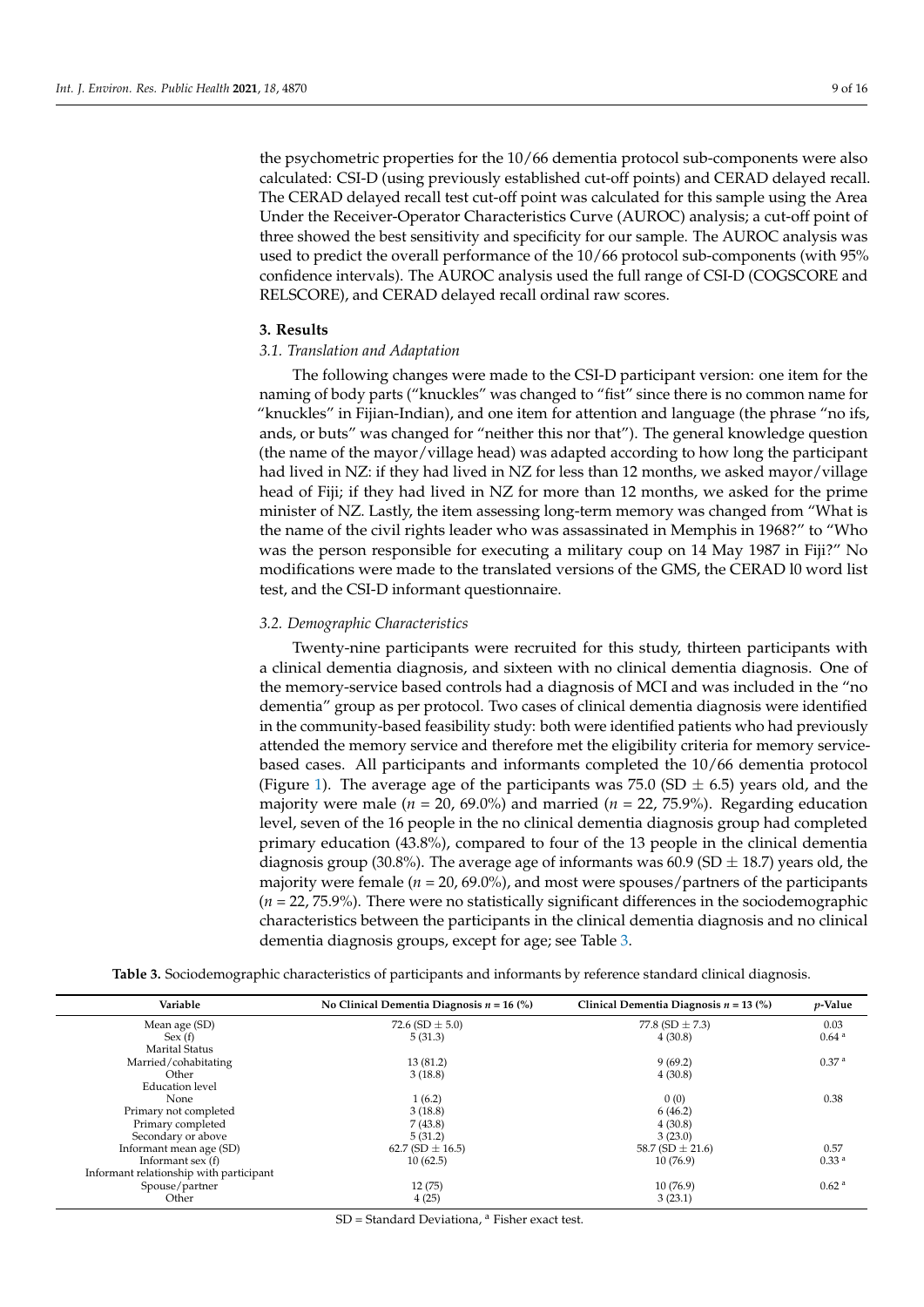<span id="page-9-0"></span>

tia diagnosis groups, except for age; see Table 3.

patients who had previously attended the memory service and therefore met the eligibility criteria for memory service-<br>hased asses fied patients who had previously attended the memory service and the eligibility criteria for memory service  $\mathcal{L}$ **Figure 1.** Recruitment flow-chart. <sup>a</sup> Two cases were identified in the community-based feasibility study: both were identified based cases.

# *3.3. Diagnostic Test Accuracy*

3.3.1. 10/66 Dementia Diagnosis

The sensitivity and specificity of the 10/66 dementia protocol were 92.3% (95% CI 70.3–99.5) and 93.8% (95% CI 75.3–99.6) respectively, a PPV value of 92.3%, NPV of 93.8%, PLR 14.7, NLR of 0.08, and a Youden's index of 0.86.

## 3.3.2. 10/66 Dementia Protocol Sub-Components Scores

The CSI-D and CERAD delayed recall test raw scores showed statistically significant differences in all its sub-components between the two groups (Table [4\)](#page-9-1). The CERAD delayed recall test cut-off point was calculated, and a cut-off point of three showed the best sensitivity for our sample. The sensitivity, specificity, PPV, NPV, PLR, NLR, Youden's index, and AUROC analysis results for the 10/66 protocol sub-scores are shown in Table [5.](#page-10-0)

**Table 4.** Analysis of the CSI-D and CERAD delayed recall test raw scores by clinical diagnosis.

<span id="page-9-1"></span>

|                      | _<br>No Clinical Dementia Diagnosis $x \in SD$ | Clinical Dementia Diagnosis $x \in SD$ | <i>p</i> Value |
|----------------------|------------------------------------------------|----------------------------------------|----------------|
| CSI-D COGSCORE       | 30.0 $(\pm 4.0)$                               | $21.0 \ (\pm 9.7)$                     | 0.002          |
| CSI-D DFSCORE        | $0.17 (\pm 0.18)$                              | $0.64 \ (\pm 0.35)$                    |                |
| CERAD delayed recall | 5.19 $(\pm 2.3)$                               | $0.92 \ (\pm 1.3)$                     |                |

CSI-D = Community Screening Instrument for Dementia, CERAD = The Consortium to Establish a Registry for Alzheimer's Disease.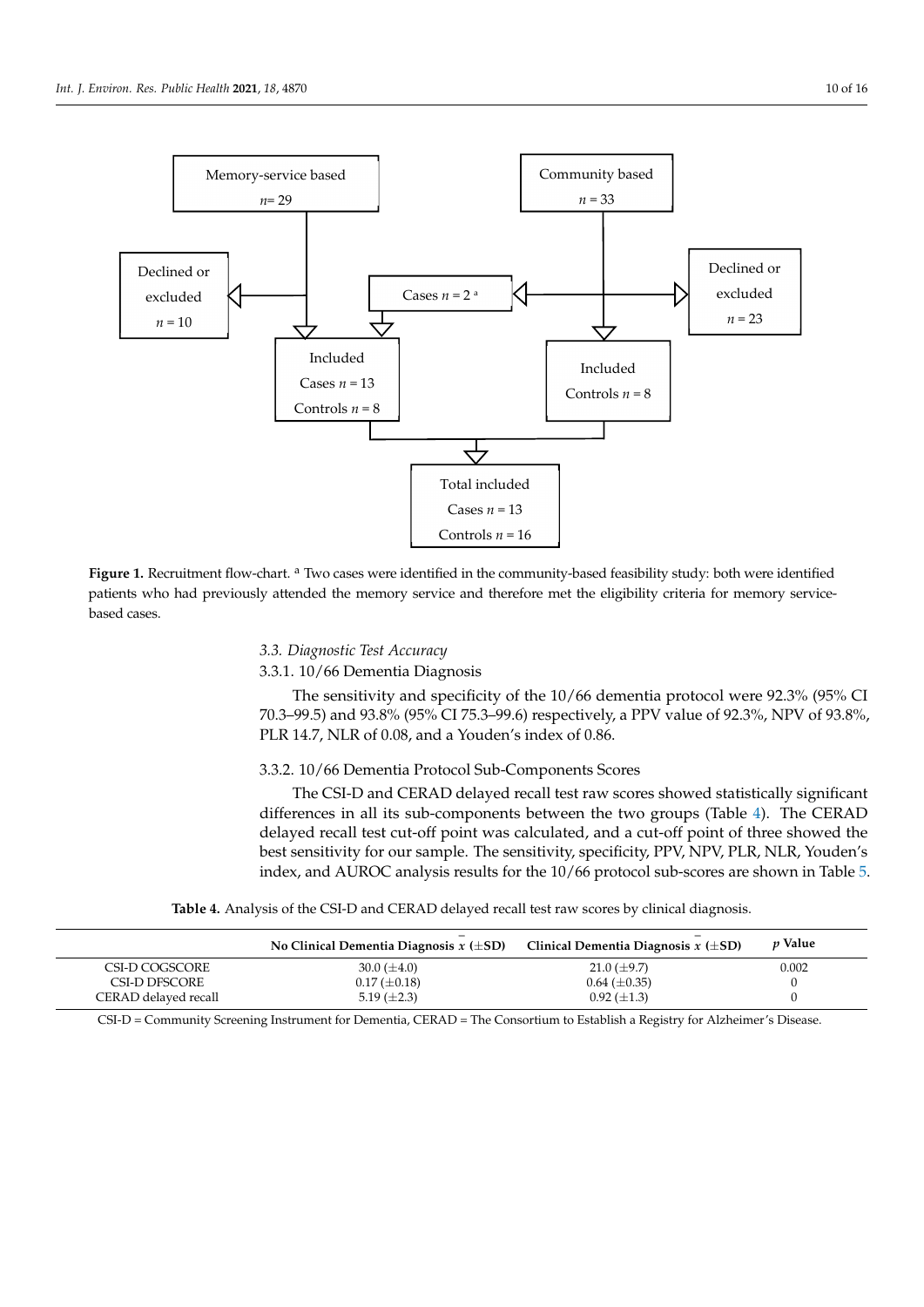<span id="page-10-0"></span>

|                                                 | Sensitivity %<br>$(95\% \text{ CI})$ | Specificity %<br>$(95\% \text{ CI})$ | PPV % (95%<br>CI)       | <b>NPV % (95%)</b><br>CI) | $LR+$ (95% CI)         | $LR - (95\% \ CI)$      | Youden's<br>Index | <b>AUROC (95%)</b><br>CI) |
|-------------------------------------------------|--------------------------------------|--------------------------------------|-------------------------|---------------------------|------------------------|-------------------------|-------------------|---------------------------|
| $10/66$ global<br>assessment<br>Sub-assessments | 92.3<br>$(70.3 - 99.5)$              | 93.8<br>$(75.3 - 99.6)$              | 92.3<br>$(70.3 - 99.5)$ | 93.8<br>$(75.3 - 99.6)$   | 14.7<br>$(2.2 - 99.1)$ | 0.08<br>$(0.01 - 0.54)$ | 0.86              |                           |
| CSI-D COGSCORE                                  | 92.3<br>$(70.3 - 99.5)$              | 81.3<br>$(58.3 - 95.0)$              | 80<br>$(56.0 - 94.6)$   | 92.9<br>$(72.1 - 99.6)$   | 4.9<br>$(1.7-13.8)$    | 0.09<br>$(0.01 - 0.63)$ | 0.73              | 0.89<br>$(0.77 - 0.99)$   |
| CSI-D DFSCORE                                   | 100                                  | 93.8<br>$(75.3 - 99.6)$              | 92.9<br>$(72.1 - 99.6)$ | 100                       | 16<br>$(2.3 - 106.7)$  |                         | 0.93              | 0.95<br>$(0.85 - 0.99)$   |
| <b>CERAD</b><br>delayed recall                  | 76.9<br>$(50.5 - 93.7)$              | 87.5<br>$(66.2 - 97.8)$              | 83.3<br>$(56.9 - 97.0)$ | 82.4<br>$(60.4 - 95.3)$   | 6.1<br>$(1.6 - 23.2)$  | 0.26<br>$(0.09 - 0.72)$ | 0.64              | 0.93<br>$(0.83 - 0.99)$   |

**Table 5.** Psychometric properties of 10/66 dementia protocol and its sub-components.

CI = confidence interval, PPV = positive predictive value, NPV = negative predictive value, LR+ = positive likelihood ratio, LR− = negative likelihood ratio, AUROC = Area Under the Receiver-Operator Characteristics Curve, CSI-D = Community Screening Instrument for Dementia, CERAD = The Consortium to Establish a Registry for Alzheimer's Disease.

#### **4. Discussion**

The overall sensitivity and specificity of the 10/66 dementia protocol in our study was 92.3% (95% CI 70.3–99.5) and 93.8% (95% CI 75.3–99.6) respectively, a positive predictive value of 92.3% (95% CI 70.3–99.5), negative predictive value of 93.8% (95% CI 75.3–99.6), positive likelihood ratio of 14.7, negative likelihood ratio of 0.08, and Youden's index of 0.86. Our study showed that the translated and adapted Fijian-Indian version of the 10/66 dementia protocol has adequate sensitivity and specificity. Thus, it is suitable to be used in future dementia population-based studies in NZ, and it demonstrated excellent discriminatory abilities for dementia diagnosis in adults over 65. To our knowledge, this is the first validity study of the 10/66 dementia instrument focusing on Fijian-Indians in NZ and elsewhere.

We used the clinical diagnosis as a reference standard for memory service-based participants, which is accepted and used as the reference standard in clinical dementia studies worldwide [\[20–](#page-13-8)[22\]](#page-13-9). Its validity has been previously demonstrated in multiple studies. For example, a study on the accuracy of clinical dementia diagnosis, conducted by Lopez et al., compared medical records of subjects with clinical diagnosis of Alzheimer's diseases (between 1983 and 2000) against their neuropathological diagnosis [\[66\]](#page-15-5). Their study showed an overall clinical sensitivity and specificity of up to 97% and 80%, respectively. However, they also found that the sensitivity and specificity varied when analysing different periods of time, being as high as 98% and 88%, respectively [\[64\]](#page-15-3). However, a study at the National Institute on Aging Alzheimer's Disease Centres found that the sensitivity and specificity of the clinical diagnosis may increase or decrease depending on how permissive or restrictive the clinical criteria is [\[67\]](#page-15-6). We followed strict clinical criteria in order to reduce the possibility of allocating people without dementia to the clinical dementia diagnosis group.

In regard to the overall sensitivity and specificity of the 10/66 dementia protocol, our results are similar to those found in other studies (Table [6\)](#page-11-0). The sensitivity of the CSI-D scores (COGSCORE and DFSCORE) were both above 90%, and the specificity of the DFSCORE was 93.8% and the COGSCORE of 81.3%. These results replicated those found in other validity studies (Table [6\)](#page-11-0). The sensitivity of the CERAD delayed recall test was 76.9% with a specificity of 85.7%. Other studies have reported similar cut-off points; a study conducted in Brazil showed that the ideal cut-off point in their population was one or three, depending on the literacy level of the subjects [\[68\]](#page-15-7). A study conducted in Finland suggested a cut-off for the CERAD delayed recall of less than five in highly educated participants [\[69\]](#page-15-8).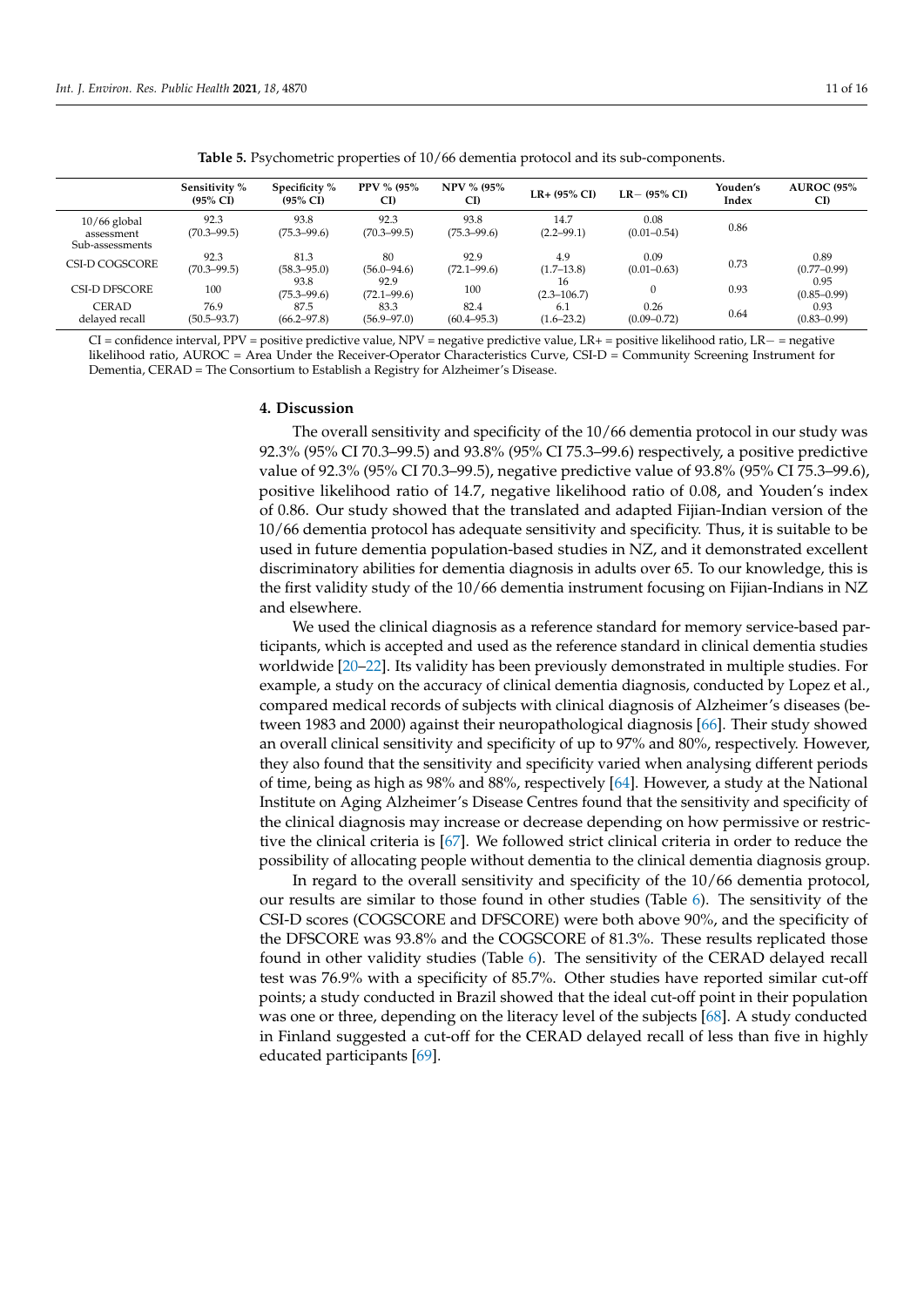<span id="page-11-0"></span>**Table 6.** Comparison of sensitivity and specificity of the 10/66 dementia protocol and its sub-components in samples from different populations.

| Author, Year                  | <b>Present Study</b> | Khan, 2020 [22]  | Phung, 2015 [21] | Subramaniam,<br>2015 [70]             |                  | Prince, 2008 [26] | Prince, 2003 [20]                                  |
|-------------------------------|----------------------|------------------|------------------|---------------------------------------|------------------|-------------------|----------------------------------------------------|
| Population                    | New Zealand          | Pakistan         | Lebanon          | Singapore                             | Iran             | Cuba              | India, China,<br>Taiwan, Nigeria,<br>Latin America |
| Language                      | Fijian Indian        | Urdu             | Arabic           | English, Chinese,<br>Malay, and Tamil | Farsi            | Spanish           | Translations into<br>all local<br>languages        |
| Reference                     | Clinical             | Clinical         | Clinical         | Clinical                              | Clinical         | Clinical          | Clinical                                           |
| standard<br>Sample Size $(n)$ | diagnosis<br>29      | diagnosis<br>257 | diagnosis<br>244 | diagnosis<br>2421                     | diagnosis<br>120 | diagnosis<br>1887 | diagnosis<br>2885                                  |
|                               |                      |                  |                  | 10/66 global assessment               |                  |                   |                                                    |
| Sensitivity                   | 92.30%               | 70.30%           | 92%              | 95.60%                                | 98.30%           | 93.20%            | 94%                                                |
| Specificity                   | 93.80%               | 91.70%           | 95.10%           | 81.80%                                | 98.30%           | 96.80%            | $94\%$ b                                           |
|                               |                      |                  |                  | <b>CSI-D COGSCORE</b>                 |                  |                   |                                                    |
| Sensitivity                   | 92.30%               | 86.70%           | 98%              |                                       | 98.30%           |                   | 92%                                                |
| Specificity                   | 81.30%               | 72.10%           | 49.30%           |                                       | 81.70%           |                   |                                                    |
|                               |                      |                  |                  | <b>CSI-D DFSCORE</b>                  |                  |                   |                                                    |
| Sensitivity                   | 100%                 | 71.10%           | 92%              |                                       | 96.70%           |                   | 95%                                                |
| Specificity                   | 93.80%               | 96.10%           | 90.30%           |                                       | 96.70%           |                   |                                                    |
|                               |                      |                  |                  | CERAD delayed recall                  |                  |                   |                                                    |
| Sensitivity                   | 76.90%               | 85.90%           | 91%              |                                       | $93.3\%$         |                   |                                                    |
| Specificity                   | 87.50%               | 62.20%           | 67.40%           |                                       | $90.0\%$ b       |                   |                                                    |
|                               |                      |                  |                  |                                       |                  |                   |                                                    |

CSI-D = Community Screening Instrument for Dementia, CERAD = The Consortium to Establish a Registry for Alzheimer's Disease.

<sup>a</sup> Published as a letter to the editor; <sup>b</sup> In people with low education.

Some limitations need to be acknowledged. The main limitation is that our study sample was small compared to other studies, and therefore, there will be more uncertainty about the results. We designed our study according to the requirements for minimum sample size  $(n = 52)$  [\[40\]](#page-14-3), but we were only able to include full data for 16 controls and 13 dementia cases. This was due to the size of the underlying target population in Counties Manukau and by association the numbers of Fijian-Indian patients attending the Counties Manukau memory service, plus a lower than expected response rate in the community setting due to fears around the COVID-19 pandemic. The proportion of the Fijian-Indian population represents less than 1% of the total population in NZ [\[12\]](#page-13-1) and even less for Fijian-Indian people aged 65 or over. We believe that even though our study sample is small, it is still essential to have some information about validated dementia tools in the Fijian-Indian community living in NZ. One possible solution to further examine the diagnostic accuracy of the 10/66 dementia protocol is to embed the evaluation within a population-based prevalence study. The latter approach has been used before in other 10/66 dementia prevalence studies [\[70\]](#page-15-9). Despite this, our findings did replicate those reported by other studies (as described in Table [6\)](#page-11-0), which gives us some degree of confidence that the 10/66 dementia protocol is a valid instrument to measure the prevalence of dementia in our population. In addition, due to the sample size, our sample did not include other control groups. For example, including control groups with a clinical diagnosis of depression or mild cognitive impairment will help to clarify the 10/66 dementia protocol performance against other diagnoses and levels of dementia severity in our population. Although the 10/66 algorithm can differentiate cognitive impairment due to dementia and cognitive impairment due to other conditions (including depression and MCI), this was not explored in our small sample. Similarly, even though the algorithm results are adjusted by years of education, a larger sample size including participants with a higher and lower level of education would have been preferable. Another limitation of the study is that even though we tried to keep interviewers as blind as possible to avoid misclassification bias, this was especially difficult in cases with moderate to severe dementia. Finally, the instrument's best performance is in a community setting, but our sample was mixed, including people recruited from the memory service and from community settings. Recruiting from a community-based setting would be ideal for assessing the 10/66 dementia protocol properties in the Fijian-Indian population, but this was beyond our budget.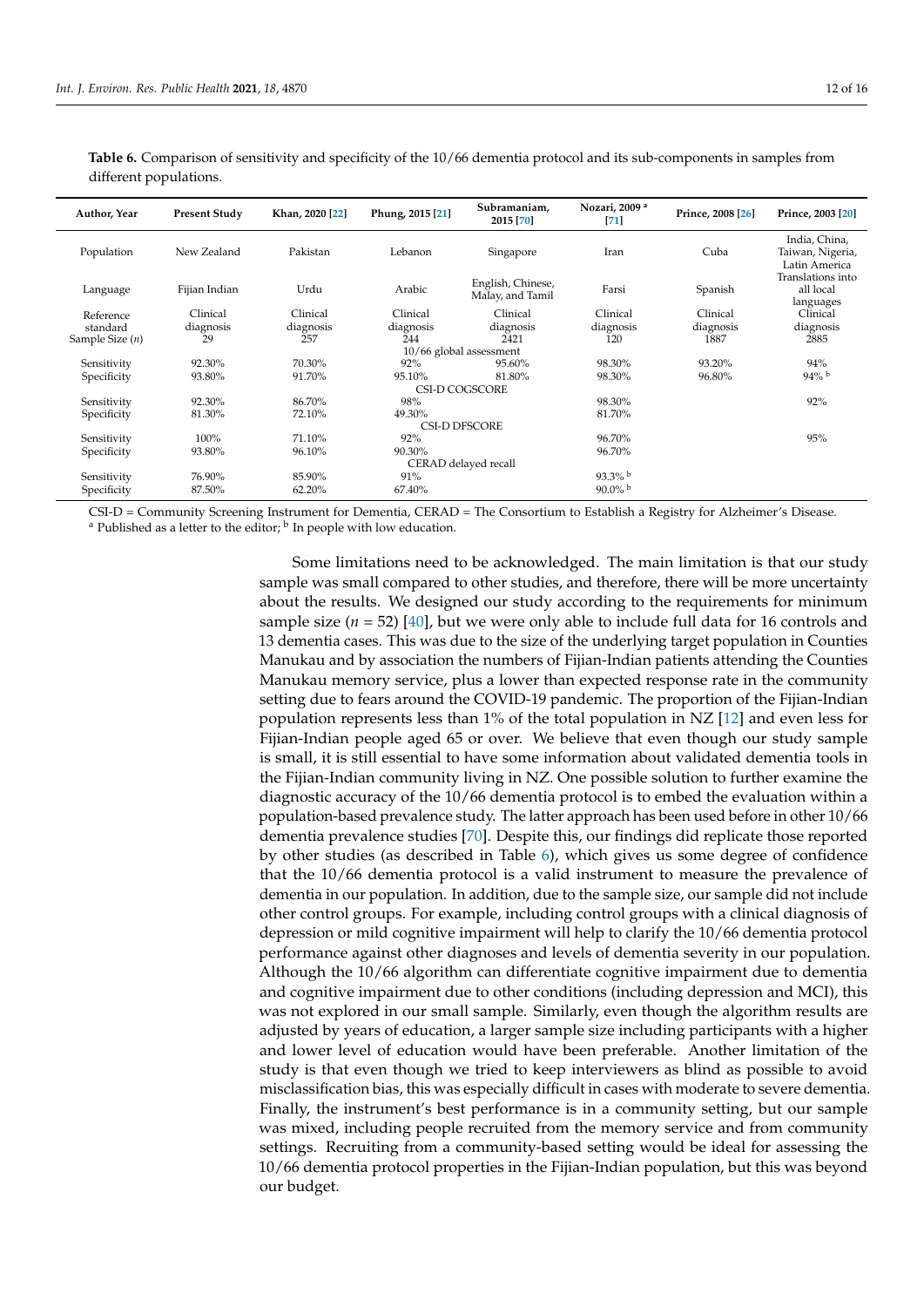# **5. Conclusions**

Although our sample size was relatively small, we have demonstrated that the translated and adapted Fijian-Indian version of the 10/66 dementia protocol has adequate sensitivity (92.3%, 95% CI 70.3–99.5) and specificity (93.8%, 95% CI 75.3–99.6), PPV (92.3%), NPV (93.8%), and a Youden's index of 0.86. We are confident that the Fijian-Indian version of the 10/66 dementia protocol would have similar utility as other versions of 10/66 dementia protocols [\[20–](#page-13-8)[22\]](#page-13-9). To date, the actual extent and impact of dementia in the Fijian-Indian population is unknown. The validated Fijian-Indian 10/66 dementia assessment protocol can be used to conduct a future dementia prevalence study, which in turn, will help to (1) measure the true extent of dementia in the Fijian-Indian population living in NZ; (2) examine its unique risk factor profile; (3) measure caregiver burden; and (4) determine the economic impact of dementia on Fijian-Indian families. This information will be essential to inform the development of culturally appropriate strategies to reduce the impact of dementia and specific policies to raise public awareness about dementia and its prevention in the Fijian-Indian community.

**Author Contributions:** Conceptualisation, S.C., R.K., G.C., M.D. and N.K.; methodology, S.C., R.K., G.C., M.D., C.R.R., S.Y., and A.M.-R.; software, A.M.-R.; formal analysis, A.M.-R., S.C. and C.R.R.; investigation, R.R.-B., S.N., E.S.D., and A.M.-R.; writing original draft preparation, A.M.-R.; writing review and editing, A.M.-R., R.K., S.Y., R.R.-B., S.N., G.C., M.D., E.S.D., C.R.R., N.K., and S.C.; supervision, R.K., G.C., N.K., and S.C.; project administration, S.C., S.Y. and A.M.-R.; funding acquisition, R.K., G.C., N.K., and S.C. All authors have read and agreed to the published version of the manuscript.

**Funding:** This work was supported by HEALTH RESEARCH COUNCIL OF NEW ZEALAND, grant number 18/590.

**Institutional Review Board Statement:** The study was conducted according to the guidelines of the Declaration of Helsinki and approved by the New Zealand Northern A Health and Disability Ethics Committee—New Zealand Government/Ministry of Health (ref: 17NTA234).

**Informed Consent Statement:** Informed consent was obtained from all subjects (participants or next of kin and informants) involved in the study.

**Data Availability Statement:** Data will be available upon reasonable request to the corresponding author.

**Acknowledgments:** We acknowledge the support of the memory service staff at Middlemore Hospital CMDHB, the memory service and community participants and their families, without whom this study would not have been possible.

**Conflicts of Interest:** The authors declare no conflict of interest.

#### **References**

- <span id="page-12-0"></span>1. World Health Organization. *Dementia: A Public Health Priority*; WHO: Geneva, Switzerland, 2012.
- <span id="page-12-1"></span>2. Prince, M.; Bryce, R.; Albanese, E.; Wimo, A.; Ribeiro, W.; Ferri, C.P. The global prevalence of dementia: A systematic review and meta-analysis. *Alzheimers Dement.* **2013**, *9*, 63–75.e2. [\[CrossRef\]](http://doi.org/10.1016/j.jalz.2012.11.007) [\[PubMed\]](http://www.ncbi.nlm.nih.gov/pubmed/23305823)
- <span id="page-12-2"></span>3. Ng, K.P.; Chiew, H.J.; Lim, L.; Rosa-Neto, P.; Kandiah, N.; Gauthier, S. The influence of language and culture on cognitive assessment tools in the diagnosis of early cognitive impairment and dementia. *Expert Rev. Neurother.* **2018**, *18*, 859–869. [\[CrossRef\]](http://doi.org/10.1080/14737175.2018.1532792)
- <span id="page-12-3"></span>4. Deloitte Report for Alzheimer's New Zealand. Updated Dementia Economic Impact Report 2016. New Zealand. 2017. Available online: [https://www.alzheimers.org.nz/getmedia/79f7fd09-93fe-43b0-a837-771027bb23c0/Economic-Impacts-of-Dementia-](https://www.alzheimers.org.nz/getmedia/79f7fd09-93fe-43b0-a837-771027bb23c0/Economic-Impacts-of-Dementia-2017.pdf/)[2017.pdf/](https://www.alzheimers.org.nz/getmedia/79f7fd09-93fe-43b0-a837-771027bb23c0/Economic-Impacts-of-Dementia-2017.pdf/) (accessed on 3 May 2021).
- <span id="page-12-4"></span>5. Sharma, A. Tracing the Relational Ethic in the Postcolonial Life Writing of the Indo-Fijian Diaspora. *Life Writ.* **2018**, *15*, 273–283. [\[CrossRef\]](http://doi.org/10.1080/14484528.2018.1423226)
- <span id="page-12-5"></span>6. Mishra, S. The Leonidas Fijians: A minor history. *J. Pac. His.* **2014**, *49*, 283–300. [\[CrossRef\]](http://doi.org/10.1080/00223344.2014.960690)
- <span id="page-12-6"></span>7. Ethnologue. *Ethnologue: Languages of the World*, 24th ed.; Eberhard, D.M., Simons, G.F., Fennig, C.D., Eds.; SIL International: Dallas, TX, USA, 2021.
- <span id="page-12-7"></span>8. Siegel, J. Indian languages in Fiji: Past, present and future. *South Asia J. South Asian Stud.* **1998**, *21*, 181–214. [\[CrossRef\]](http://doi.org/10.1080/00856409808723355)
- <span id="page-12-8"></span>9. Weber, E. Looking north or looking anywhere? Indo-Fijian international relations after the coups of May 2000 and December 2006. *Bandung J. Glob. South* **2017**, *4*, 1–19. [\[CrossRef\]](http://doi.org/10.1186/s40728-017-0039-4)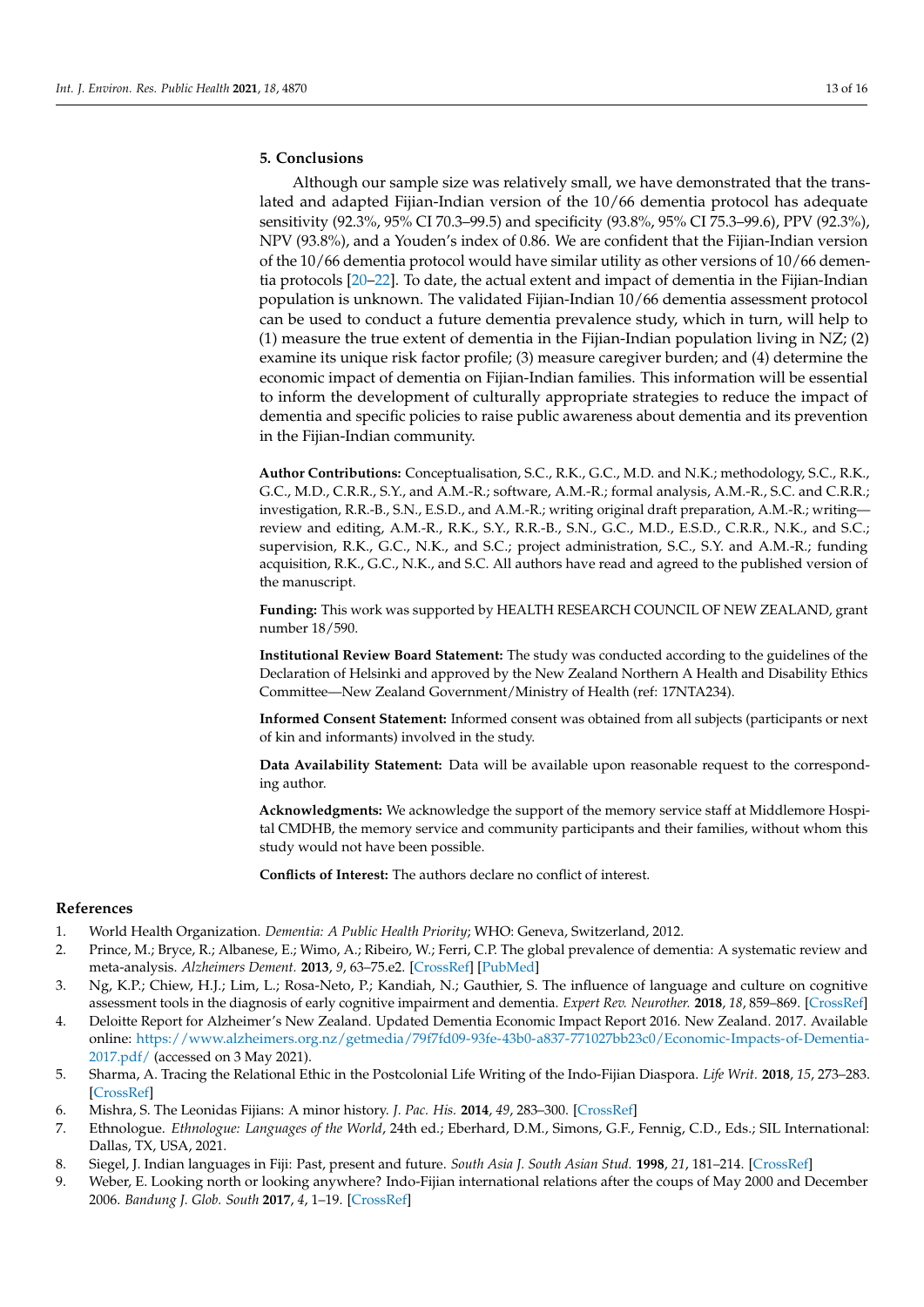- 10. Madraiwiwi, J. The Fijian Elections of 2014: Returning to Democracy . . . ? *J. Pac. His.* **2015**, *50*, 54–60. [\[CrossRef\]](http://doi.org/10.1080/00223344.2015.1016255)
- <span id="page-13-0"></span>11. Hundt, M. Home Is Where You're Born: Negotiating Identity in the Diaspora. *Stud. Neophilol.* **2014**, *86*, 125–137. [\[CrossRef\]](http://doi.org/10.1080/00393274.2014.959292)
- <span id="page-13-1"></span>12. Statistics New Zealand-Tatauranga Aotearoa. Statistics about Ethnicity Give Information by the Ethnic Groups that People Identify with or Feel They Belong to. New Zealand: Statistics New Zealand. 2018. Available online: [https://www.stats.govt.nz/](https://www.stats.govt.nz/topics/ethnicity) [topics/ethnicity](https://www.stats.govt.nz/topics/ethnicity) (accessed on 17 March 2021).
- <span id="page-13-2"></span>13. Shipley, G.P.; Taylor, D.A.; Tyagi, A.; Tiwari, G.; Redd, A.J. Genetic structure among Fijian island populations. *J. Hum. Genet.* **2015**, *60*, 69–75. [\[CrossRef\]](http://doi.org/10.1038/jhg.2014.105)
- <span id="page-13-3"></span>14. Morrell, S.; Lin, S.; Tukana, I.; Linhart, C.; Taylor, R.; Vatucawaqa, P.; Magliano, D.J.; Zimmet, P. Diabetes incidence and projections from prevalence surveys in Fiji. *Popul. Health Metric.* **2016**, *14*, 45. [\[CrossRef\]](http://doi.org/10.1186/s12963-016-0114-0)
- <span id="page-13-4"></span>15. Lin, S.; Tukana, I.; Linhart, C.; Morrell, S.; Taylor, R.; Vatucawaqa, P.; Magliano, D.J.; Zimmet, P. Diabetes and obesity trends in Fiji over 30 years. *J. Diabet.* **2016**, *8*, 533–543. [\[CrossRef\]](http://doi.org/10.1111/1753-0407.12326) [\[PubMed\]](http://www.ncbi.nlm.nih.gov/pubmed/26201444)
- <span id="page-13-5"></span>16. Collins, V.R.; Dowse, G.K.; Ram, P.; Cabealawa, S.; Zimmet, P.Z. Non-insulin-dependent diabetes and 11-year mortality in Asian Indian and Melanesian Fijians. *Diabet. Med.* **1996**, *13*, 125–132. [\[CrossRef\]](http://doi.org/10.1002/(SICI)1096-9136(199602)13:2<125::AID-DIA13>3.0.CO;2-P)
- <span id="page-13-6"></span>17. Thornley, S.; Chan, W.C.; Crengle, S.; Riddell, T.; Ameratunga, S.; Mehta, S.; Gentles, D.; Wells, S.; Marshall, R.; Jackson, R. Sociodemographic differences in prevalence of diagnosed coronary heart disease in New Zealand estimated from linked national health records. *N. Z. Med. J.* **2011**, *124*, 21–34. [\[PubMed\]](http://www.ncbi.nlm.nih.gov/pubmed/21946633)
- <span id="page-13-7"></span>18. Prince, M.; Ferri, C.P.; Acosta, D.; Albanese, E.; Arizaga, R.; Dewey, M.; Gavrilova, S.I.; Guerra, M.; Huang, Y.; Jacob, K.S.; et al. The protocols for the 10/66 dementia research group population-based research programme. *BMC Public Health* **2007**, *7*, 165. [\[CrossRef\]](http://doi.org/10.1186/1471-2458-7-165)
- 19. Prince, M.J. The 10/66 dementia research group—10 years on. *Indian J. Psychiatry* **2009**, *51* (Suppl. 1), S8–S15. [\[PubMed\]](http://www.ncbi.nlm.nih.gov/pubmed/21416024)
- <span id="page-13-8"></span>20. Prince, M.; Acosta, D.; Chiu, H.; Scazufca, M.; Varghese, M. Dementia diagnosis in developing countries: A cross-cultural validation study. *Lancet* **2003**, *361*, 909–917. [\[CrossRef\]](http://doi.org/10.1016/S0140-6736(03)12772-9)
- <span id="page-13-23"></span>21. Phung, K.T.; Chaaya, M.; Waldemar, G.; Atweh, S.; Asmar, K.; Ghusn, H.; Karam, G.; Sawaya, R.; Khoury, R.M.; Zeinaty, I.; et al. Validation of the 10/66 Dementia Research Group diagnostic assessment for dementia in Arabic: A study in Lebanon. *J. Geriatr. Psychiatry Neurol.* **2014**, *27*, 282–290. [\[CrossRef\]](http://doi.org/10.1177/0891988714532019)
- <span id="page-13-9"></span>22. Khan, Q.U.A.; Prince, M.J.; Khalid, W.; Zulfiqar, M. Translation and Validation of 10/66 Dementia Diagnostic Battery in Urdu in Karachi, Pakistan. *Alzheimer Dis. Assoc. Disord.* **2020**, *34*, 163–169. [\[CrossRef\]](http://doi.org/10.1097/WAD.0000000000000359)
- <span id="page-13-10"></span>23. Copeland, J.R.; Dewey, M.E.; Griffiths-Jones, H.M. A computerized psychiatric diagnostic system and case nomenclature for elderly subjects: GMS and AGECAT. *Psychol. Med.* **1986**, *16*, 89–99. [\[CrossRef\]](http://doi.org/10.1017/S0033291700057779)
- <span id="page-13-11"></span>24. Hall, K.S.; Gao, S.; Emsley, C.L.; Ogunniyi, A.O.; Morgan, O.; Hendrie, H.C. Community screening interview for dementia (CSI 'D'); performance in five disparate study sites. *Int. J. Geriatr. Psychiatry* **2000**, *15*, 521–531. [\[CrossRef\]](http://doi.org/10.1002/1099-1166(200006)15:6<521::AID-GPS182>3.0.CO;2-F)
- <span id="page-13-12"></span>25. Morris, J.C.; Heyman, A.; Mohs, R.C.; Hughes, J.P.; van Belle, G.; Fillenbaum, G.; Mellits, E.D.; Clark, C. The Consortium to Establish a Registry for Alzheimer's Disease (CERAD). Part I. Clinical and neuropsychological assessment of Alzheimer's disease. *Neurology* **1989**, *39*, 1159–1165.
- <span id="page-13-13"></span>26. Prince, M.J.; de Rodriguez, J.L.; Noriega, L.; Lopez, A.; Acosta, D.; Albanese, E.; Arizaga, R.; Copeland, J.R.M.; Dewey, M.; Ferri, C.P.; et al. The 10/66 Dementia Research Group's fully operationalised DSM-IV dementia computerized diagnostic algorithm, compared with the 10/66 dementia algorithm and a clinician diagnosis: A population validation study. *BMC Public Health* **2008**, *8*, 219. [\[CrossRef\]](http://doi.org/10.1186/1471-2458-8-219) [\[PubMed\]](http://www.ncbi.nlm.nih.gov/pubmed/18577205)
- <span id="page-13-14"></span>27. World Health Organization. *The ICD-10 Classification of Mental and Behavioural Disorders: Diagnostic Criteria for Research*; World Health Organization: Geneva, Switzerland, 1993.
- <span id="page-13-15"></span>28. American Psychiatric Association. *Diagnostic and Statistical Manual of Mental Disorders: DSM-IV*, 4th ed.; American Psychiatric Association: Washington, DC, USA, 1994.
- <span id="page-13-16"></span>29. Luria, A.R. *The Working Brain: An Introduction to Neuropsychology*; Allen Lane: London, UK, 1978.
- <span id="page-13-17"></span>30. Chisholm, D.; Knapp, M.R.; Knudsen, H.C.; Amaddeo, F.; Gaite, L.; van Wijngaarden, B. Client Socio-Demographic and Service Receipt Inventory—European Version: Development of an instrument for international research. EPSILON Study 5. European Psychiatric Services: Inputs Linked to Outcome Domains and Needs. *Br. J. Psychiatry* **2000**, *177*, s28–s33. [\[CrossRef\]](http://doi.org/10.1192/bjp.177.39.s28) [\[PubMed\]](http://www.ncbi.nlm.nih.gov/pubmed/10945075)
- <span id="page-13-18"></span>31. Martin, A.J. Assessing the multidimensionality of the 12-item General Health Questionnaire. *Psychol. Rep.* **1999**, *84*, 927–935. [\[CrossRef\]](http://doi.org/10.2466/pr0.1999.84.3.927) [\[PubMed\]](http://www.ncbi.nlm.nih.gov/pubmed/10408215)
- <span id="page-13-19"></span>32. Beusenberg, M.; Orley, J.H.; World Health Organization. *Division of Mental H. A User's Guide to the Self-Reporting Questionnaire (SRQ/Compiled by M. beusenberg and J. orley*; World Health Organization: Geneva, Switzerland, 1994.
- <span id="page-13-20"></span>33. Zarit, S.H.; Todd, P.A.; Zarit, J.M. Subjective burden of husbands and wives as caregivers: A longitudinal study. *Gerontologist* **1986**, *26*, 260–266. [\[CrossRef\]](http://doi.org/10.1093/geront/26.3.260) [\[PubMed\]](http://www.ncbi.nlm.nih.gov/pubmed/3721233)
- 34. Zarit, S.H.; Reever, K.E.; Bach-Peterson, J. Relatives of the impaired elderly: Correlates of feelings of burden. *Gerontologist* **1980**, *20*, 649–655. [\[CrossRef\]](http://doi.org/10.1093/geront/20.6.649)
- <span id="page-13-21"></span>35. Whitlatch, C.J.; Zarit, S.H.; von Eye, A. Efficacy of interventions with caregivers: A reanalysis. *Gerontologist* **1991**, *31*, 9–14. [\[CrossRef\]](http://doi.org/10.1093/geront/31.1.9) [\[PubMed\]](http://www.ncbi.nlm.nih.gov/pubmed/2007480)
- <span id="page-13-22"></span>36. Dewey, M.E.; Copeland, J.R. Diagnosis of dementia from the history and aetiology schedule. *Int. J. Geriatr. Psychiatry* **2001**, *16*, 912–917. [\[CrossRef\]](http://doi.org/10.1002/gps.446)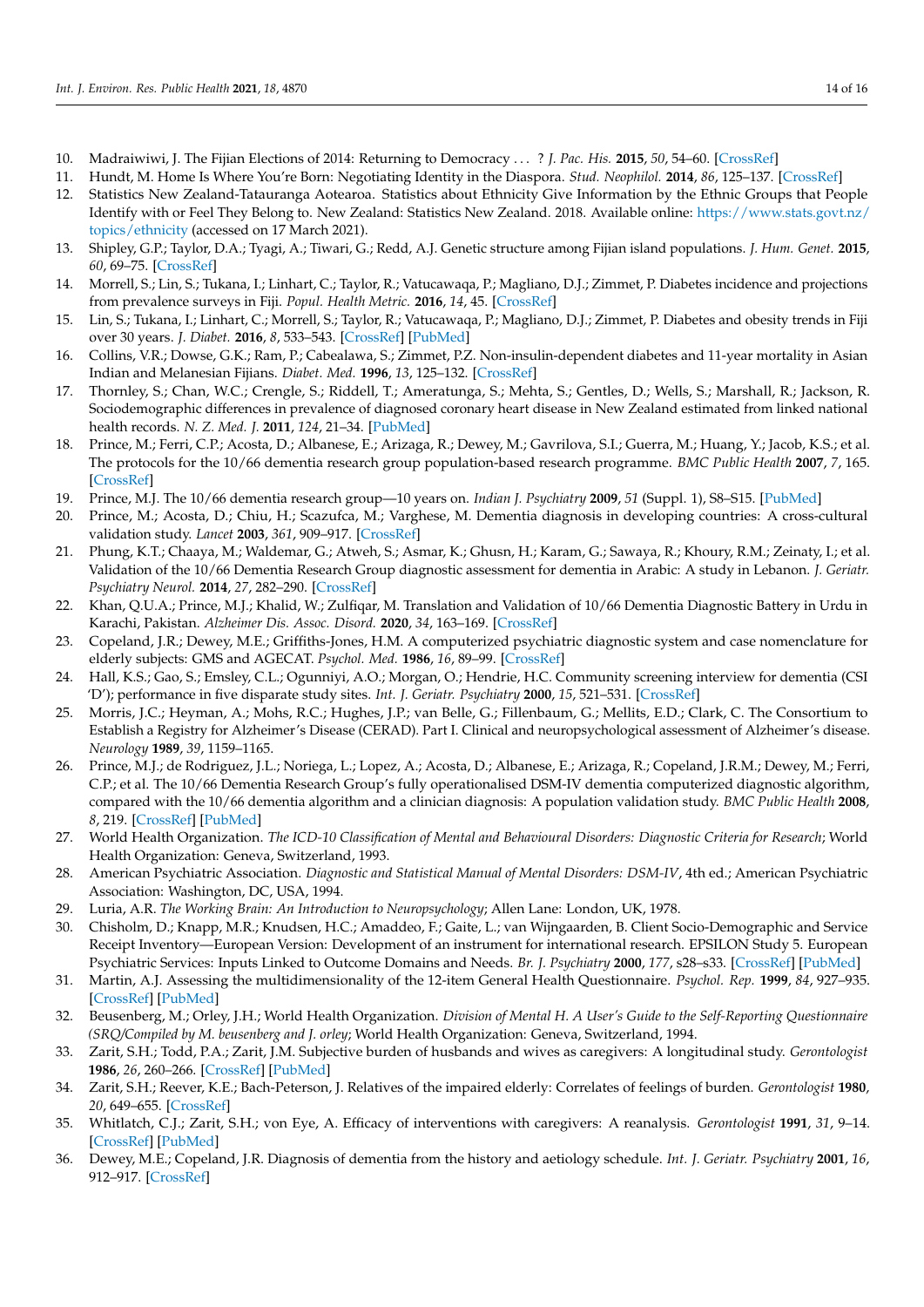- <span id="page-14-0"></span>37. Kaufer, D.I.; Cummings, J.L.; Ketchel, P.; Smith, V.; MacMillan, A.; Shelley, T.; Lopez, O.L.; DeKosky, S.T. Validation of the NPI-Q, a brief clinical form of the Neuropsychiatric Inventory. *J. Neuropsychiatry Clin. Neurosci.* **2000**, *12*, 233–239. [\[CrossRef\]](http://doi.org/10.1176/jnp.12.2.233)
- <span id="page-14-1"></span>38. Shahwan, S.B.M.; Subramaniam, M.; Vaingankar, J.; Ann, C.S. Translation of the WHO CIDI into Bahasa Melayu. *J. Trop. Psychol.* **2015**, *5*, e3. [\[CrossRef\]](http://doi.org/10.1017/jtp.2015.3)
- <span id="page-14-19"></span><span id="page-14-2"></span>39. World Health Organization. Process of Translation and Adaptation of Instruments 2020. Available online: [https://www.who.int/](https://www.who.int/substance_abuse/research_tools/translation/en/) [substance\\_abuse/research\\_tools/translation/en/](https://www.who.int/substance_abuse/research_tools/translation/en/) (accessed on 17 March 2021).
- <span id="page-14-3"></span>40. Bujang, M.A.; Adnan, T.H. Requirements for Minimum Sample Size for Sensitivity and Specificity Analysis. *J. Clin. Diagn. Res.* **2016**, *10*, YE01–TE06. [\[CrossRef\]](http://doi.org/10.7860/JCDR/2016/18129.8744) [\[PubMed\]](http://www.ncbi.nlm.nih.gov/pubmed/27891446)
- <span id="page-14-4"></span>41. Cullum, S.; Mullin, K.; Zeng, I.; Yates, S.; Payman, V.; Fisher, M.; Cheung, G. Do community-dwelling Maori and Pacific peoples ¯ present with dementia at a younger age and at a later stage compared with NZ Europeans? *Int. J. Geriatr. Psychiatry* **2018**, *33*, 1098–1104. [\[CrossRef\]](http://doi.org/10.1002/gps.4898) [\[PubMed\]](http://www.ncbi.nlm.nih.gov/pubmed/29766582)
- <span id="page-14-25"></span><span id="page-14-5"></span>42. McKhann, G.M.; Knopman, D.S.; Chertkow, H.; Hyman, B.T.; Jack, C.R., Jr.; Kawas, C.H.; Klunk, W.E.; Koroshetz, W.J.; Manly, J.J.; Mohs, R.C.; et al. The diagnosis of dementia due to Alzheimer's disease: Recommendations from the National Institute on Aging-Alzheimer's Association workgroups on diagnostic guidelines for Alzheimer's disease. *Alzheimers Dement.* **2011**, *7*, 263–269. [\[CrossRef\]](http://doi.org/10.1016/j.jalz.2011.03.005)
- <span id="page-14-6"></span>43. Roman, G.C.; Tatemichi, T.K.; Erkinjuntti, T.; Cummings, J.L.; Masdeu, J.C.; Garcia, J.H.; Amaducci, L.; Orgogozo, J.-M.; Brun, A.; Hofman, A.; et al. Vascular dementia: Diagnostic criteria for research studies. Report of the NINDS-AIREN International Workshop. *Neurology* **1993**, *43*, 250–260. [\[CrossRef\]](http://doi.org/10.1212/WNL.43.2.250) [\[PubMed\]](http://www.ncbi.nlm.nih.gov/pubmed/8094895)
- <span id="page-14-7"></span>44. McKeith, I.G.; Dickson, D.W.; Lowe, J.; Emre, M.; O'Brien, J.T.; Feldman, H.; Cummings, J.; Duda, J.E.; Lippa, C.; Perry, E.K.; et al. Diagnosis and management of dementia with Lewy bodies: Third report of the DLB Consortium. *Neurology* **2005**, *65*, 1863–1872. [\[CrossRef\]](http://doi.org/10.1212/01.wnl.0000187889.17253.b1)
- <span id="page-14-26"></span><span id="page-14-8"></span>45. The Lund and Manchester Groups. Clinical and neuropathological criteria for frontotemporal dementia. *J. Neurol. Neurosurg. Psychiatry* **1994**, *57*, 416–418. [\[CrossRef\]](http://doi.org/10.1136/jnnp.57.4.416)
- <span id="page-14-20"></span><span id="page-14-9"></span>46. Whiting, P.F.; Rutjes, A.W.; Westwood, M.E.; Mallett, S.; Deeks, J.J.; Reitsma, J.B.; Leeflang, M.M.G.; Sterne, J.A.C.; Bossuyt, P.M.M.; QUADAS-2 Group. QUADAS-2: A revised tool for the quality assessment of diagnostic accuracy studies. *Ann. Intern. Med.* **2011**, *155*, 529–536. [\[CrossRef\]](http://doi.org/10.7326/0003-4819-155-8-201110180-00009)
- <span id="page-14-21"></span><span id="page-14-10"></span>47. Storey, J.E.; Rowland, J.T.; Basic, D.; Conforti, D.A.; Dickson, H.G. The Rowland Universal Dementia Assessment Scale (RUDAS): A multicultural cognitive assessment scale. *Int. Psychogeriatr.* **2004**, *16*, 13–31. [\[CrossRef\]](http://doi.org/10.1017/S1041610204000043)
- <span id="page-14-22"></span><span id="page-14-11"></span>48. Jorm, A.F.; Korten, A.E. Assessment of cognitive decline in the elderly by informant interview. *Br. J. Psychiatry* **1988**, *152*, 209–213. [\[CrossRef\]](http://doi.org/10.1192/bjp.152.2.209)
- <span id="page-14-23"></span><span id="page-14-14"></span>49. Jorm, A.F. A short form of the Informant Questionnaire on Cognitive Decline in the Elderly (IQCODE): Development and cross-validation. *Psychol. Med.* **1994**, *24*, 145–153. [\[CrossRef\]](http://doi.org/10.1017/S003329170002691X)
- <span id="page-14-24"></span><span id="page-14-12"></span>50. Jorm, A.F.; Jacomb, P.A. The Informant Questionnaire on Cognitive Decline in the Elderly (IQCODE): Socio-demographic correlates, reliability, validity and some norms. *Psychol. Med.* **1989**, *19*, 1015–1022. [\[CrossRef\]](http://doi.org/10.1017/S0033291700005742)
- <span id="page-14-13"></span>51. Cheung, G.; Clugston, A.; Croucher, M.; Malone, D.; Mau, E.; Sims, A.; Gee, S. Performance of three cognitive screening tools in a sample of older New Zealanders. *Int. Psychogeriatr.* **2015**, *27*, 981–989. [\[CrossRef\]](http://doi.org/10.1017/S1041610214002889)
- <span id="page-14-15"></span>52. Jorm, A.F. The Informant Questionnaire on cognitive decline in the elderly (IQCODE): A review. *Int. Psychogeriatr.* **2004**, *16*, 275–293. [\[CrossRef\]](http://doi.org/10.1017/S1041610204000390) [\[PubMed\]](http://www.ncbi.nlm.nih.gov/pubmed/15559753)
- <span id="page-14-16"></span>53. Naqvi, R.M.; Haider, S.; Tomlinson, G.; Alibhai, S. Cognitive assessments in multicultural populations using the Rowland Universal Dementia Assessment Scale: A systematic review and meta-analysis. *CMAJ* **2015**, *187*, E169–E175. [\[CrossRef\]](http://doi.org/10.1503/cmaj.140802) [\[PubMed\]](http://www.ncbi.nlm.nih.gov/pubmed/25691786)
- <span id="page-14-17"></span>54. Harrison, J.K.; Fearon, P.; Noel-Storr, A.H.; McShane, R.; Stott, D.J.; Quinn, T.J. Informant Questionnaire on Cognitive Decline in the Elderly (IQCODE) for the diagnosis of dementia within a secondary care setting. *Cochrane Datab. Syst. Rev.* **2015**. [\[CrossRef\]](http://doi.org/10.1002/14651858.CD010772.pub2) [\[PubMed\]](http://www.ncbi.nlm.nih.gov/pubmed/25754745)
- <span id="page-14-18"></span>55. Nielsen, T.R.; Phung, T.K.; Chaaya, M.; Mackinnon, A.; Waldemar, G. Combining the Rowland Universal Dementia Assessment Scale and the Informant Questionnaire on Cognitive Decline in the Elderly to Improve Detection of Dementia in an Arabic-Speaking Population. *Dement. Geriatr. Cogn. Disord.* **2016**, *41*, 46–54. [\[CrossRef\]](http://doi.org/10.1159/000441649)
- 56. Rowland, J.T.; Basic, D.; Storey, J.E.; Conforti, D.A. The Rowland Universal Dementia Assessment Scale (RUDAS) and the Folstein MMSE in a multicultural cohort of elderly persons. *Int. Psychogeriatr.* **2006**, *18*, 111–120. [\[CrossRef\]](http://doi.org/10.1017/S1041610205003133)
- 57. Ozel-Kizil, E.T.; Turan, E.D.; Yilmaz, E.; Cangoz, B.; Uluc, S. Discriminant validity and reliability of the Turkish version of Informant Questionnaire on Cognitive Decline in the Elderly (IQCODE-T). *Arch. Clin. Neuropsychol.* **2010**, *25*, 139–145. [\[CrossRef\]](http://doi.org/10.1093/arclin/acp103)
- 58. Goncalves, D.C.; Arnold, E.; Appadurai, K.; Byrne, G.J. Case finding in dementia: Comparative utility of three brief instruments in the memory clinic setting. *Int. Psychogeriatr.* **2011**, *23*, 788–796. [\[CrossRef\]](http://doi.org/10.1017/S1041610210002292)
- 59. Sanchez, M.A.; Lourenco, R.A. Screening for dementia: Brazilian version of the Informant Questionnaire on Cognitive Decline on the Elderly and its psychometric properties. *Geriatr. Gerontol. Int.* **2013**, *13*, 687–693. [\[CrossRef\]](http://doi.org/10.1111/j.1447-0594.2012.00966.x)
- 60. Nielsen, T.R.; Andersen, B.B.; Gottrup, H.; Lutzhoft, J.H.; Hogh, P.; Waldemar, G. Validation of the Rowland Universal Dementia Assessment Scale for multicultural screening in Danish memory clinics. *Dement. Geriatr. Cogn. Disord.* **2013**, *36*, 354–362. [\[CrossRef\]](http://doi.org/10.1159/000354375)